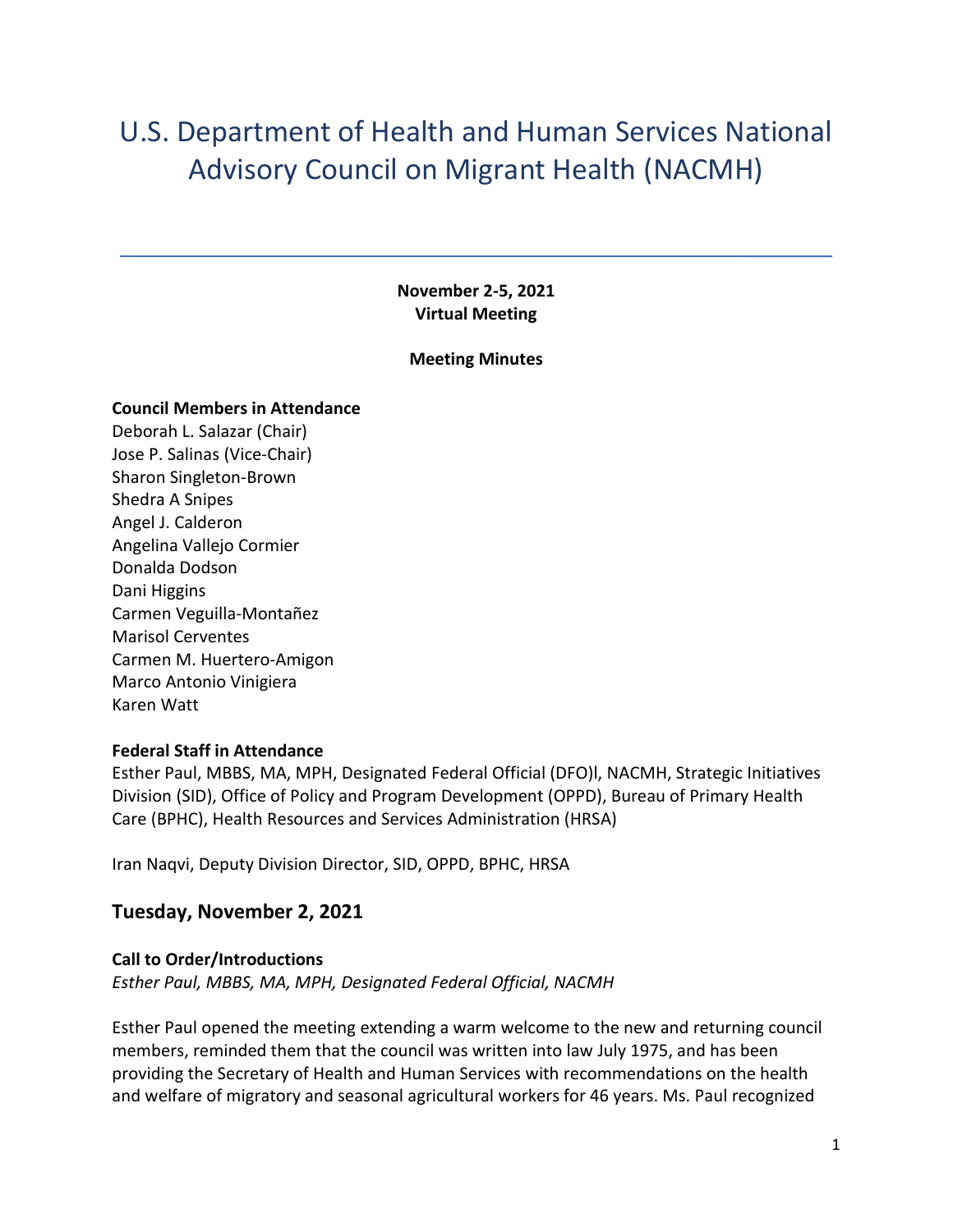Deborah Salazar and Dr. Jose Salinas as the newly appointed Chair and Vice-Chair of the Council respectively.

Ms. Paul also welcomed the providers and guests from farm worker and farm serving organizations, and the distinguished speakers.

Federal officials and colleagues from Centers for Disease Control and Prevention (CDC), the Environment Protection Agency (EPA), the Administration for Children and Families (ACF), and other Health Resources and Services Administration (HRSA) offices are joining us along the course of the meeting. She also recognized colleagues from the Bureau of Primary Health Care Office of Quality Improvement for ensuring the implementation of the council's recommendations and extended a special thanks to Jennifer Joseph, Iran Naqvi, and Edward Brown for their work on the (OPPD) update.

Ms. Paul stated that over the next four days, the council would listen, learn, share firsthand experiences, and deliberate on important topics. The council would then make evidence-based recommendations to the Secretary of Health and Human Services. The council's time together over these four days will be gratifying and valuable.

Esther Paul then called the meeting to order and referred to Deborah Salazar, Chair of the Council, to give opening remarks.

#### **NACMH Chair Opening Remarks**

*Deborah L. Salazar, Chair, NACMH Approval of November 2-5, 2021, Agenda, and May 2021 Meeting Minutes* 

Deborah Salazar welcomed the council and guests and called on the council to approve the agenda for the November 2021 meeting and the May 2021 minutes. Donalda Dodson seconded the motion. Motion carried by unanimous voice vote. Sharon Brown-Singleton made a motion to approve the May 2021 minutes. Donalda Dodson seconded the motion. Motion carried by unanimous voice vote.

Deborah Salazar thanked Sharon Brown-Singleton and Amy Snipes for their service on the council. This was their last meeting and she recognized their valuable contributions to the council and their communities.

She recognized that the council members come from unique and diverse backgrounds, different regions of the United States, and everyone has important contributions to support agricultural workers. She encouraged the council members to share what draws their attention as a recommendation.

Deborah Salazar thanked the speakers and HRSA representatives and all the guests who joined the meeting.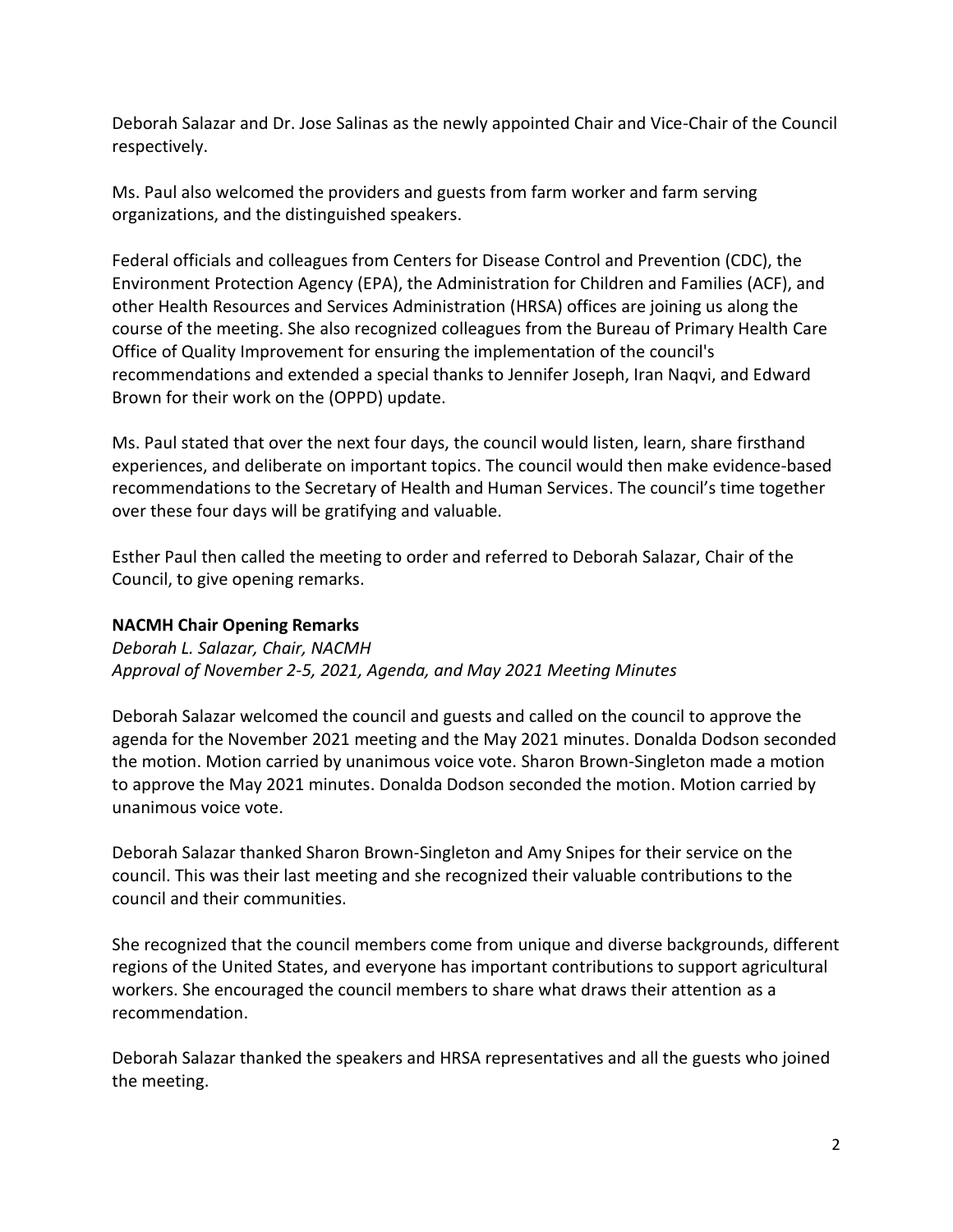#### **Federal Update**

*Jennifer Joseph, PhD, MSEd, Director, OPPD, BPHC, HRSA* 

Dr. Jennifer Joseph thanked the council for their participation. She recognized the council's role is important because their recommendations inform HRSA's work.

Dr. Joseph share data and information on the COVID-19 pandemic impact on health centers in 2020. The pandemic presented unique and unprecedented challenges for health center staff, operations, and services they were able to provide. During the pandemic, an average of 1,110 sites were closed each week. At the peak of the pandemic, that number had increased to 2,073 sites closing per week. On any given week, approximately 6.9 percent of health center staff were unable to work and that increased to 14.4 percent at the peak of the pandemic. Estimates indicate that an average of one in eight staff tested positive for COVID-19 every week and more than 32,000 health center staff tested positive between April 2020 and December 2020.

There was a four percent decline in number of patients served due to the pandemic and this decrease was most significant among children. The pandemic has had a significant impact on children's mental health, indicated by an increase in mental health visits by 15.1 percent while medical visits, vision care, and dental visits also decreased. Health centers provided 114.2 million patient visits in 2020, which amounts to a seven percent decrease in numbers over all from 2019.

Telehealth was vital during 2020 and one in four visits were virtual during the COVID-19 pandemic. The top five services offered via telehealth were primary care, mental health, substance use disorder, chronic disease, and nutrition and dietary counseling. Ninety-nine percent of health centers offered virtual visits in 2020, compared to forty-three percent in 2019.

Fifty-five percent of health centers reported improvements in over five clinical quality measures (CQM). Sixteen percent of health centers improved in over eight CQMs. There were not any significant reductions in clinical quality during 2020.

The American Rescue Plan (ARP) provides state and government funding to respond to the negative economic impact cause by the pandemic.

FY 2021 ARP funding included:

- \$144 million for Look-Alikes (ARPA-LAL) (L2C)
- American Rescue Plan Funding for Native Hawaiian Health Care (ARPA-NH) (H2C)
- \$20 million for Native Hawaiian Health Care (ARPA-NH) (H2C)
- \$954 million for Health Center Construction and Capital Improvements (ARP-Capital) (C8E)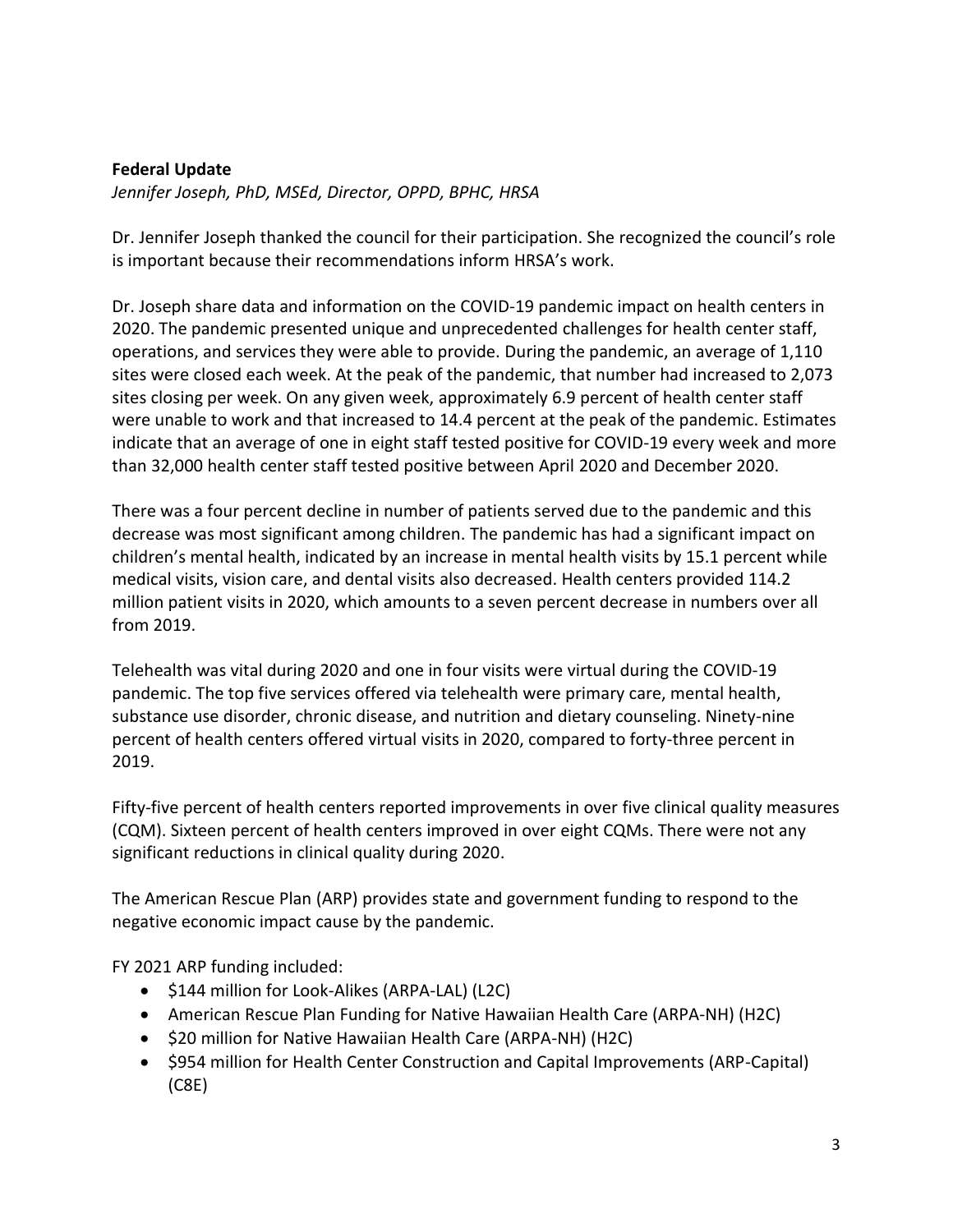FY 2021 Other New Funding included:

- \$90 million for National Hypertension Control Initiative for Health Centers (NHCI-HC)
- \$375 million for Primary Care HIV Prevention (PCHP)
- \$5 million for School-Based Service Sites (SBSS)

The President's FY2022 Budget includes \$50 million to expand prevention and treatment services for people at risk for HIV transmission and \$50 million to optimize virtual care to twenty-five health centers. The Optimizing Virtual Care Funding will focus on developing, implementing, and evaluating, evidence-based strategies. The goal is to discover ways to provide high quality care across the United States through the health center program.

Dr. Joseph stated that The Uniform Data System (UDS) Modernization Initiative is to reduce reporting burden by automating data submission and promoting reporting capabilities. The new system will better measure the impact of patient-centered care and an evolving primary health care setting. Detailed information is available at the UDS Modernization Initiative website: [\(https:bphc.hrsa.gov/datareporting/reporting/udsmodernization.html\)](https://bphc.hrsa.gov/datareporting/reporting/udsmodernization.html).

Dr. Joseph also stated that the vision of the health center program is that every high-need community has access to the health center model of care. There will be new access point competitions and prioritized funding areas to insure equity. The objective is for all health center patients to have access to patient-centered services that address both clinical and social barriers to health. It is essential to increase access to a comprehensive range of services for health center patients.

#### **Discussion**

Donalda Dodson appreciated that BPHC is shifting its focus on oversight from requiring compliance to a model of excellence in care. Dr. Joseph reiterated that moving forward HRSA would advance performance, streamline compliance, and assist health centers to understand the requirements in a way that they remain compliant. Health Center investment oversight will focus on overseeing supplemental fundings and supporting success around achievements with the funding.

Sharon Brown-Singleton stated the nation has many geographic areas with unmet primary care needs. She asked if there are plans to have health centers in those areas. Dr. Joseph responded that the barriers in these communities result from lack of capability to develop applications, and resources for the initial investment. There is work in progress to understand how to meet the needs of farmworkers in the communities that do not have primary care locations nearby.

#### *Ed Brown, OPPD, BPHC, HRSA*

Edward Brown shared the below data on migrant and seasonal agricultural workers (MSAW) and HRSA activities.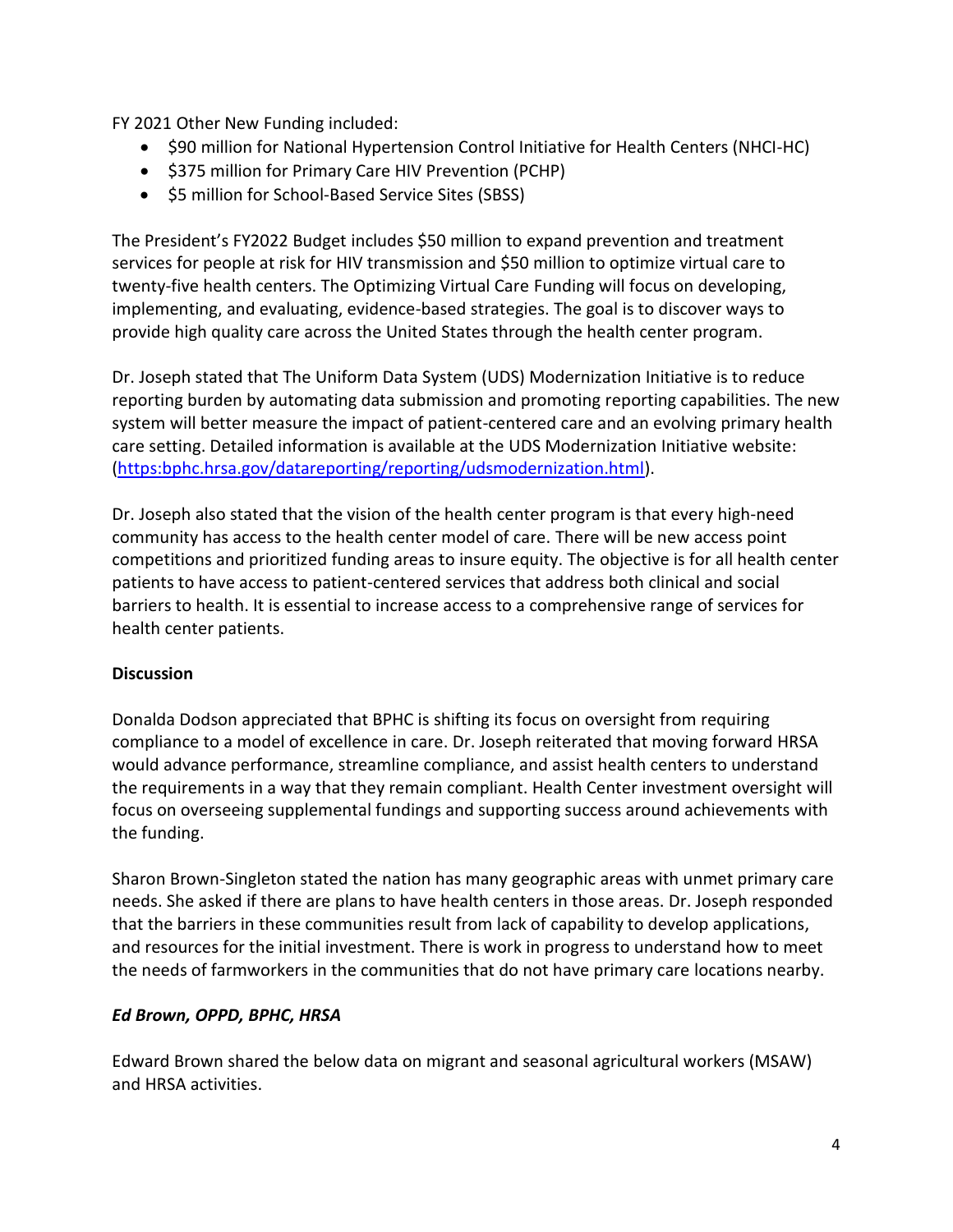- The MSAW served by migrant health centers (MHCs) consist of 60 percent seasonal workers, and 27 percent migrant workers.
- The total number of MSAW patients seen in health centers increased from 2015 through 2019. During the pandemic, the following changes in patient visits were observed:
	- A 5 percent decrease at the peak in 2020.
	- A 28 percent decrease in in-person visits and an over 7,000 percent increase in virtual visits.
- Two trends observed in health centers that served MSAWs were:
	- The percentage of virtual visits peaked to 48 percent in April of 2020 and went down to 19 percent in September.
	- In-person visit numbers have returned to 90 percent of the pre COVID19 levels.
- There was a peak in vaccination activity in April 2020. By May, there were 5.5 million vaccines completed, leveling off to 7 million vaccinations in September.

## **New Council Member Oath of Office Administration**

*Iran Naqvi, Deputy Division, SIPD, OPPD, BPHC, HRSA* 

Iran Naqvi administered the new member oath of office and shared the following information regarding past council recommendations and examples of implementation.

NACMH December 2020 Recommendations included:

MSAW Protections During COVID-19 Pandemic

Example: HRSA Health Center Covid-19 Vaccine Program

- July 23, 2021, Secretary Becerra visited the Clinica de Salud del Valle Salinsa and a Grower-Shipper Associations (GSA) COVID-19 vaccination clinic exclusively for farmworkers and issued a challenge to match farmworkers and growers across the U.S. to support vaccination initiatives.
- HRSA/IEA Region 9 responds to the challenge by collaborating with the GSA to:
	- Vaccinate H-2A MSAWS in CA and AZ
	- Facilitate the transfer of 3,000 doses of J&J vaccine across state lines and between clinical sites to support MSAW vaccinations.
	- Engage other regions bordering Mexico or having large numbers of MSAWs to facilitate similar efforts to use J&J doses expiring at the end of September.
	- In October, shipments of new doses of J&J have resumed and vaccination of MSAWs continued in CA and AZ using vaccine doses shipped through HRSA's program.

The National Advisory Council on Migrant Health (NACMH) July 2021 Recommendations included:

- Address Structural Inequities that Influence Social Determinants of Migrant and Seasonal Agricultural Worker (MSAW) Health
- Improved Access to Health Care for MSAWs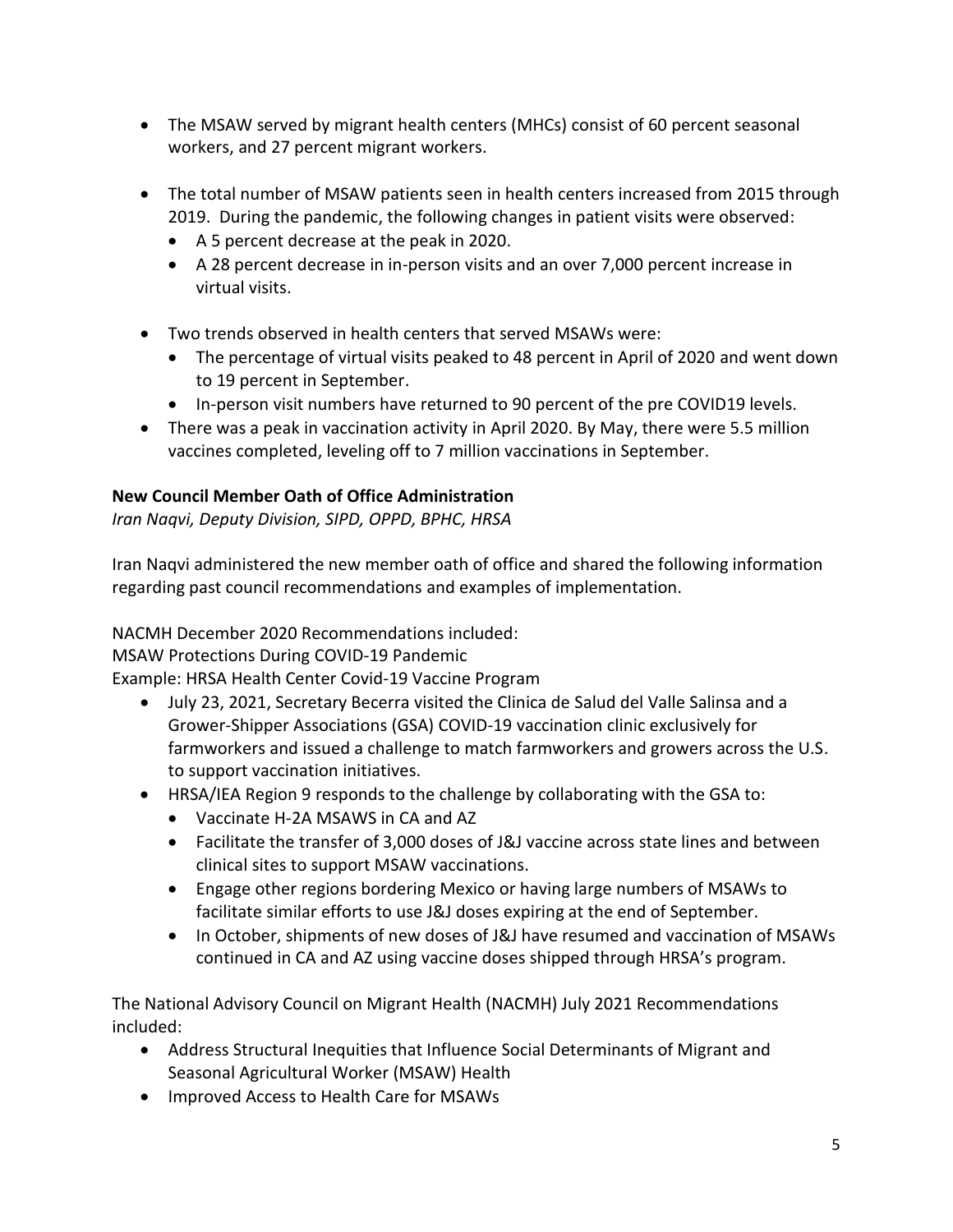• Address the Unique Needs of Indigenous Agricultural Workers

NACMH July 2021 Recommendations Implementation Examples Include:

- HRSA funded National Training and Technical Assistance Partners (NTTAPs) and Learning Collaboratives (LCs) provided training and technical assistance, examples:
	- Addressing Structural Vulnerabilities in Health Care for Migrant and Seasonal Agriculture Workers
	- Structural Competency: A framework to Analyze and Address Social Determinants of Health
	- Value-Based Care: A Primer for Outreach and Enabling Services Staff.
	- Enabling Services Data Collection: Documenting Health Center Interventions in a Value-Based Payment Environment
	- Building an Inclusive Organization Webinar Series
	- Clinician Perspectives on Racism in Healthcare online seminar

#### **Council Introductions and Reflections**

Deborah Salazar (Chair) invited the council members to introduce themselves and share what motivated them to be on the council.

Ms. Salazar shared that she runs a medical mobile unit in Northeastern Colorado. She previously lived in Mexico for 19 years and felt strongly that she should be a bridge between the two cultures. So, she started a migrant program in Southern Illinois and eventually became the director of a migrant health program in Colorado. She serves on the council to give MSWs a voice and affect policy.

Jose P. Salinas (Vice-Chair) works at The Ohio Department of Education as the Director, Ohio Migrant Education Program (OMEP). OMEP assists the local education agencies to develop the supplemental instructional and supportive services necessary to deliver quality education to each identified migrant student in Ohio. They also provide mobile health screening for enrolled migrant children and their parents at no cost. He received his first dental filling from the migrant clinic. The clinic also offers medical screenings and educational materials.

Sharon Singleton-Brown is the Director of Clinical Operations at a North Carolina health center. Ms. Singleton-Brown stated that the council is "who she is" and "what she does" for the people who look like her. She is married to a farm labor contractor and her father is a retired farm labor contractor. She shared that she spent the past week in the fields. The work on the council is humbling, keeps her grounded and sending forth the recommendations is fulfilling. It is always in her heart, and this is her second term on the council.

Angel J. Calderon lives in Northern California. He grew up in an agricultural community in Hamilton City, California. In the 1970s, he participated in bringing a clinic to the area and now Hamilton City has an amazing, two-story clinic. He became involved in the council as a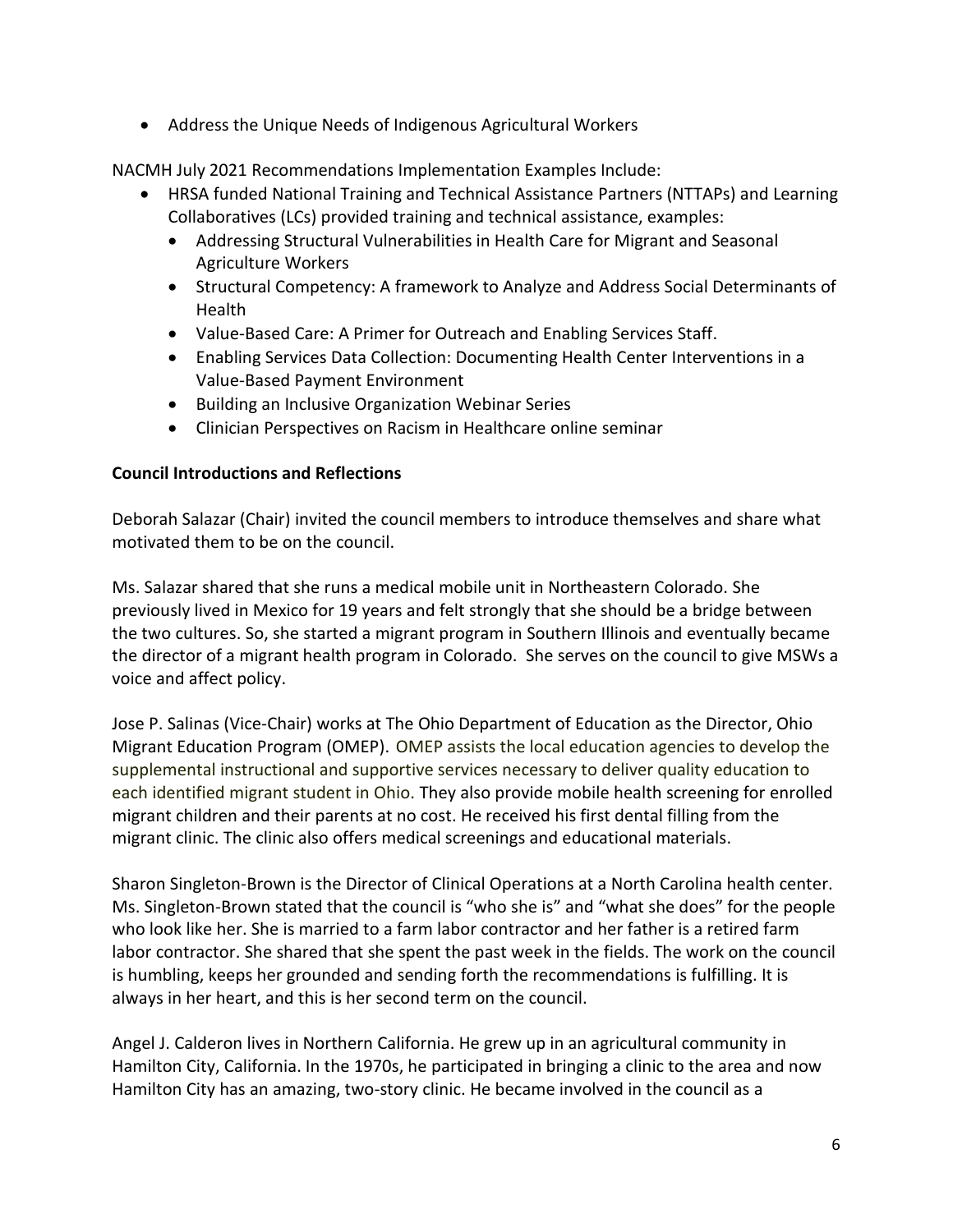reference from his boss because he thought he would be a suitable candidate. He grew up as a farmworker and his mother and father were farmworkers. He works as a behavioral health counselor for the migrant community in different counties. He believes that health center services are a vital resource that should be available for farmworkers.

Angelina Vallejo Cormier was born and raised in Montana and lives in Billings, Montana. Her parents were from Mexico. When her siblings started school in rural Montana, they came home with a note that said they could not come back to school until they could speak English. That was her introduction to education and she ended up working in the education system to support students in need. She serves on the Montana Migrant and Seasonal Farmworkers Workers Council. She sees herself and family, in farmworkers. She is thankful to bring health services to the people who really need them. The United States experienced how important farmworkers are during the pandemic as they continued working so that people could have food on the table. It is imperative that people remember the importance of agricultural workers.

Dani Higgins is from Polk County, Florida, serves in a small community and is employed in migrant education. There is a correlation between health and education. She is the President of Call to Serve Farmworkers, a non-profit organization that serves in the community to provide information and support to families. Ms. Higgins said she is a member of the NACMH because of the importance of equity and access to health care for farmworkers who need a voice.

Donalda Dodson is the Director of Migrant Seasonal Head Start (MSHS). She started her career as a public health nurse and working with migrant seasonal families teaches her something new every day. COVID-19 has been a challenge for MSHS families on many fronts. The father of a student told her during the pandemic, with regard to the stay-at-home mandate, that if he does not work, they do not eat. Ms. Dodson is also the co-chair of a neighborhood health center that is working to bring migrant services to the forefront.

Carmen Veguilla-Montañez lives in Puerto Rico and serves farmworkers. Thirty years ago, she sought care at a clinic that assisted with transportation and helped migrant and seasonal agricultural workers. The services stopped there at one point, and she talked to the director about opening a community health center in her town. She has been on the board of directors of the health center and continues to advocate for people who are not able to get services. She learned about the National Advisory Council on Migrant Health through this health center. Ms. Veguilla-Montañez said, "Farm workers bring food to our tables," which is why she advocates for equality and health care services for them.

Marisol Cerventes lives in Idaho, stated that this is her first meeting, and she is honored to participate in the important work of the council. She is a member of the Terry Reilly Health Services Community Health Clinic. The clinic serves the farmworker community in their geographic area.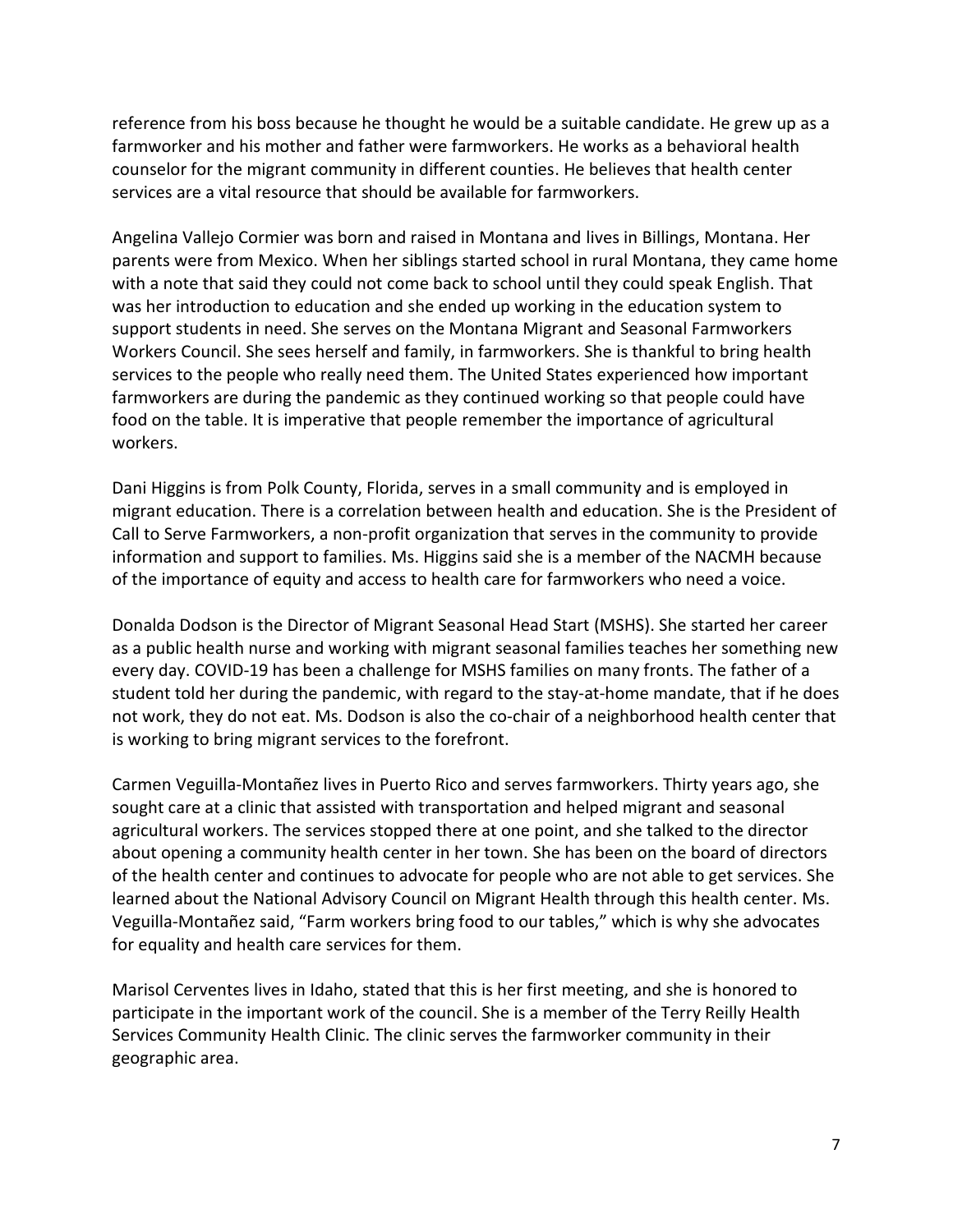Carmen M. Huertero-Amigon lives in San Diego, California and has also lived in Puebla, Mexico. Her desire to be on the council was to be part of a group that focuses on system changes and improving the health quality of hard working, low wage-earning farmworkers. The council increases access to high quality, culturally sensitive, comprehensive health care. Her father, who was a farmworker, lived for five years with scarring to his lungs and really struggled. He never smoked and the doctors believed it was from exposure from pesticides. She wanted a job with meaning, so she worked to get affordable housing for families who were living in encampments. She was the vice-chair of True Care, a community health center in Southern California, and is a founding member of the Farmworker CARE Coalition in the Northern San Diego Region.

Marco Antonio Vinigiera lives outside of Seattle, Washington and is the Chair of the Board of Directors of Community Health Care, one of the oldest and largest health centers in the county. The health center serves approximately 750,000 patients annually and has a MSAW program. Mr. Vinigiera is an academician conducting research on the history and practice of medicine. He is a professor at the local college as part of the health service management program. He is also an assistant principal at a high school with a focus on the LatinX community. There is an overlap in education and health for the delivery of care and it is important to prepare for the future providers.

Karen Watt has been on the council before and is a farmer who employs H-2A workers, that travel to the East Coast during the fruit harvesting season. The first conference she attended was a farmworker health conference where she learned that meeting people and having conversations is the best way to learn from one another. The council meetings are always informative and it is a pleasure to contribute. She informed that council that there is a need for full-time dairy workers in New York State.

Shedra Amy Snipes is an Associate Professor of Behavioral Health and a biological anthropologist at Penn State University. During her graduate study, Dr. Snipes participated in a research project on The Take Home Path of Pesticides between Parent and Child, because of her knowledge about associations of culture and health. After her first visit to a farm, she changed her focus area. Her great grandmother was born a slave and her grandmother died of Parkinson's disease because of her exposure to pesticides. When she reflected on the inequity of farmworkers in the past and experienced the same inequity in real time, she realized that her focus would be on science and justice. Her goal for serving on the council is to bring equity to the science of health, and create pathways for the scientific community to seek justice for MSAWs.

#### **Overview of the Agricultural Worker Protection Standards and Environmental Protection**  *Agency (EPA) Efforts to Improve Workers' Health and Safety around Pesticides Ryne Yarger, Certification and Worker Protection Branch, Pesticide Reevaluation Division, Office*

*of Pesticide Programs, Office of Chemical Safety and Pollution Prevention, EPA*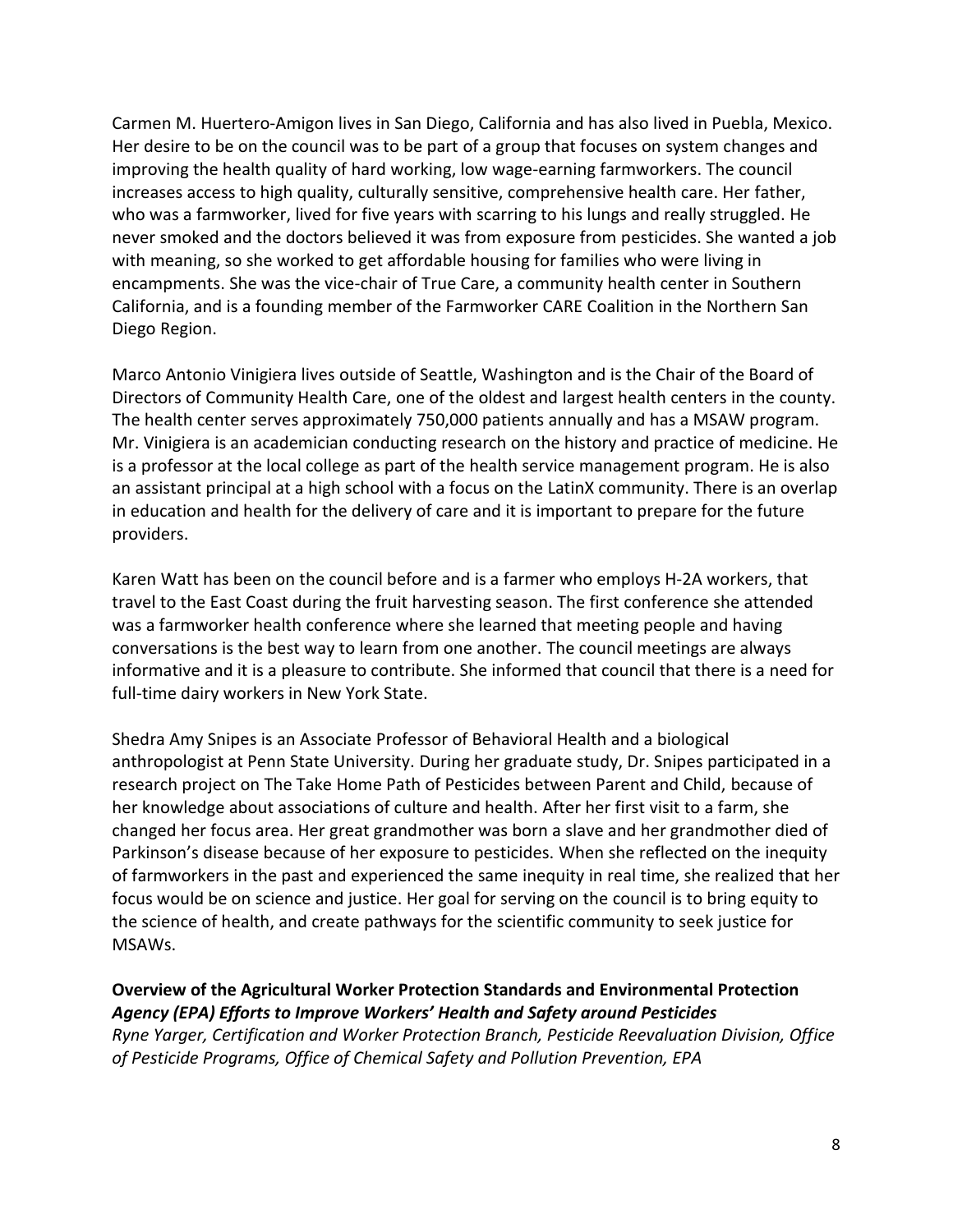Ryne Yarger stated that he joined the Environment Protection Agency (EPA) in 2011 as a policy rule writer addressing various pesticide related issues that impact public health. The past three years he has been with the Certification and Worker Protection Branch supporting regulatory and implementation efforts for the newly revised Certification of Pesticide Applicators regulations. The revisions to the Certification of Pesticide Applicators rule reduced the likelihood of harm from the misapplication of toxic pesticides. He has been actively involved in addressing Worker Protection Standards (WPS), implementation issues, and the agencies outreach efforts to support and promote the understanding and compliance with the worker, safety requirements around pesticides.

Mr. Yarger stated that this presentation would address agency priorities, Agricultural (WPS) in the Title 40 Code of Federal Regulations (CFR) Part 170, ongoing efforts for occupational safety, additional WPS related updates, and share information about WPS resources and contacts.

The 2015 revisions to WPS in 40 CFR Part 170 protect people employed to perform crop work, and to mix, load, or apply pesticides for use on agricultural establishments in the production of agricultural plants. In addition, it protects bystanders who can experience the negative effects of pesticides through spray drift during pesticide applications. Agricultural employers on cropproducing agricultural establishments are responsible for providing protections. These establishments include farms, nurseries, greenhouses, and other enclosed production facilities. Commercial pesticide handling establishment employers are also responsible for providing these protections.

The EPA regulates and registers pesticides under the Federal Insecticide, Fungicide, and Rodenticide Act (FIFRA). Protections for workers are through instructions on pesticide labeling. It is unlawful to use pesticides inconsistent with product labeling.

The intended reach of the WPS, according to the EPA, is through the occupational safety for pesticides in agriculture use. The Occupational Safety and Health Administration (OSHA) can regulate non-pesticide chemical or other workplace hazards in agriculture, or occupational use of non-restricted use products (RUP) pesticides in other industries outside of agriculture.

Worker Protection Standards for pesticide related Hazard Communications Standards complies with the EPA's regulatory authorities for protection of handlers and workers on establishments covered by the WPS, as well as pesticide labeling and use and certification of pesticide applicators. OSHA's Field Sanitation Standard addresses general sanitary standards, while EPA's WPS decontamination requirements are specific to pesticide hazards, so no preemption issues exist.

Mr. Yarger provided the following data related to the WPS Scope and Applicability: Fair Labor Standards Act (FLASA)/Agricultural Youth Labor Requirements<sup>\*</sup> and FIFRA:

<sup>\*</sup> <https://www.dol.gov/sites/dolgov/files/WHD/legacy/files/whdfs40.pdf>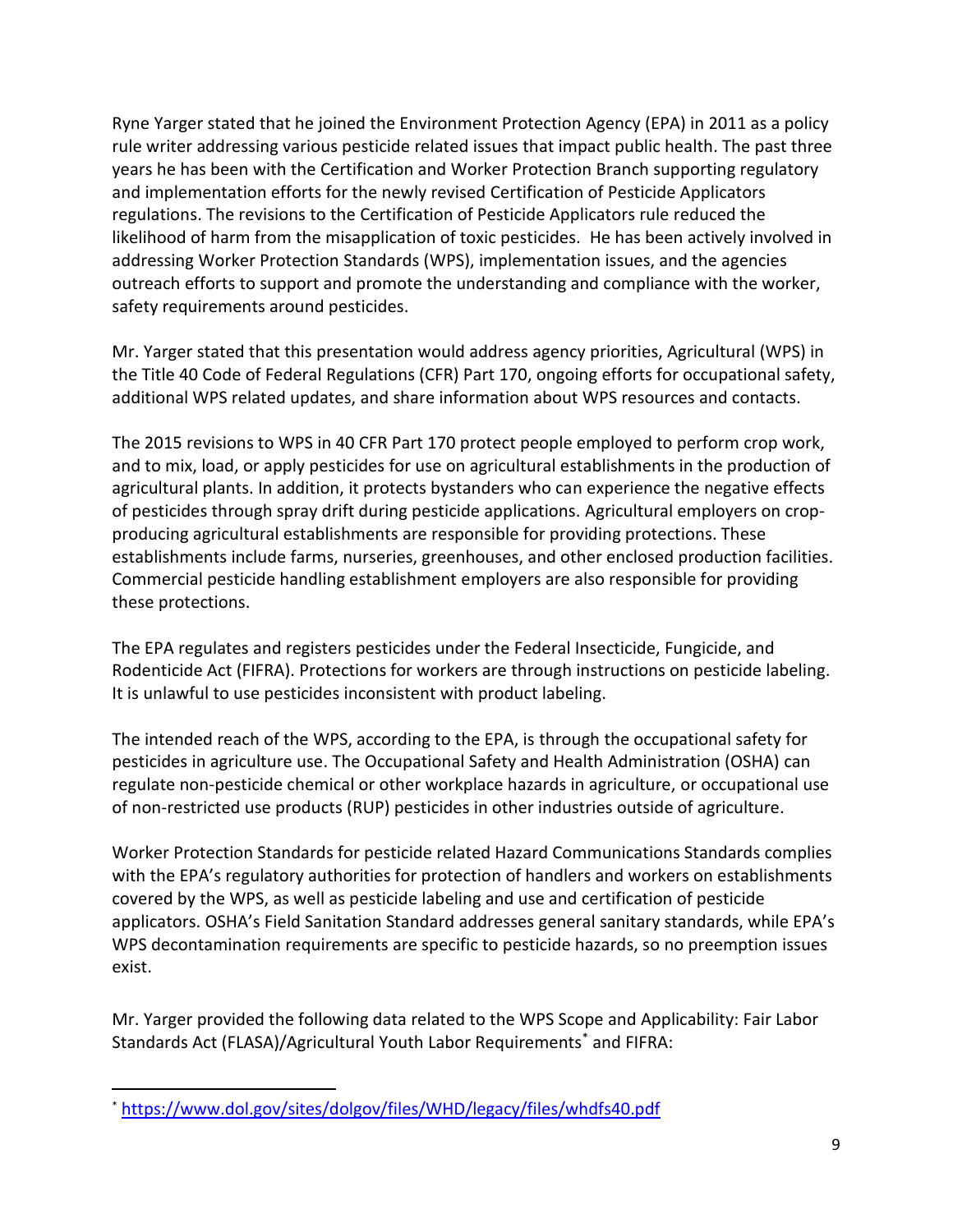#### **Dept. of Labor/FLSA Agricultural Youth Labor Requirements**

- Establishes a minimum age of 16 for occupations *deemed hazardous* by the Secretary of Labor ([29 U.S.C. 213\(c\)\(2\)](https://www.govinfo.gov/content/pkg/USCODE-2019-title29/html/USCODE-2019-title29-chap8-sec213.htm)).
	- Includes handling Toxicity Category I and II pesticides in agriculture ([29 CFR](https://www.ecfr.gov/cgi-bin/text-idx?node=pt29.3.570&rgn=div5) [570.71\(a\)\(9\)\)](https://www.ecfr.gov/cgi-bin/text-idx?node=pt29.3.570&rgn=div5).
- Youths aged 14 and 15 may work outside school hours in jobs *not declared hazardous*  ([29 CFR 570.119\)](https://www.ecfr.gov/cgi-bin/text-idx?node=pt29.3.570&rgn=div5).
- Youth 12 and 13 years old may work in agriculture outside of school hours in *nonhazardous jobs* if they are ([29 U.S.C. 213\(c\)\(1\)\(B\)](https://www.govinfo.gov/content/pkg/USCODE-2019-title29/html/USCODE-2019-title29-chap8-sec213.htm)):
	- Working on the same farm as a parent or person standing in the place of a parent, *OR*
	- Working with parental permission.
- Youths 10-12 years old may work under specific circumstances
- FLSA's statutory parental exemption in agricultural employment [29 U.S.C. 213\(c\)\(2\)](https://www.govinfo.gov/content/pkg/USCODE-2019-title29/html/USCODE-2019-title29-chap8-sec213.htm)
	- Youth under sixteen may perform any work if he or she is employed "by his parent or by a person standing in the place of his parent on a farm owned or operated by such parent or person." [29 CFR 570.70\(b\)](https://www.ecfr.gov/cgi-bin/text-idx?node=pt29.3.570&rgn=div5).

## **How do FIFRA and the FLSA differ from one another?**

- EPA is responsible for regulating the use of pesticides to avoid *unreasonable adverse effects* independent of any other state or federal law
- FLSA does not preclude EPA from taking further actions under its FIFRA authority
- EPA's risk assessments concluded that certain pesticide activities presented an "unreasonable likelihood of adverse effects" for persons under eighteen.
	- Pesticide handling activities and entering treated areas during a restricted entry interval are prohibited for persons under the age of 18
	- The 2015 WPS addresses these concerns through improved occupational and bystander protections

Mr. Yarger noted that FIFRA authorizes the EPA to grant primary pesticide enforcement responsibility to state pesticide lead agencies for pesticide use violations. The Environmental Protection Agency may provide similar authority to tribes and territories. The lead agency has responsibility to ensure compliance with the WPS.

Mr. Yarger stated the primary goals of the revised WPS in 2015 are:

- Enhance and expand training and information provided to workers
- Improve occupational protections during and after pesticide applications
- Reduce acute occupational pesticide exposures and incidents

The 2015 WPS increased protections to workers and handlers by:

• Enhancing training requirements for workers and handlers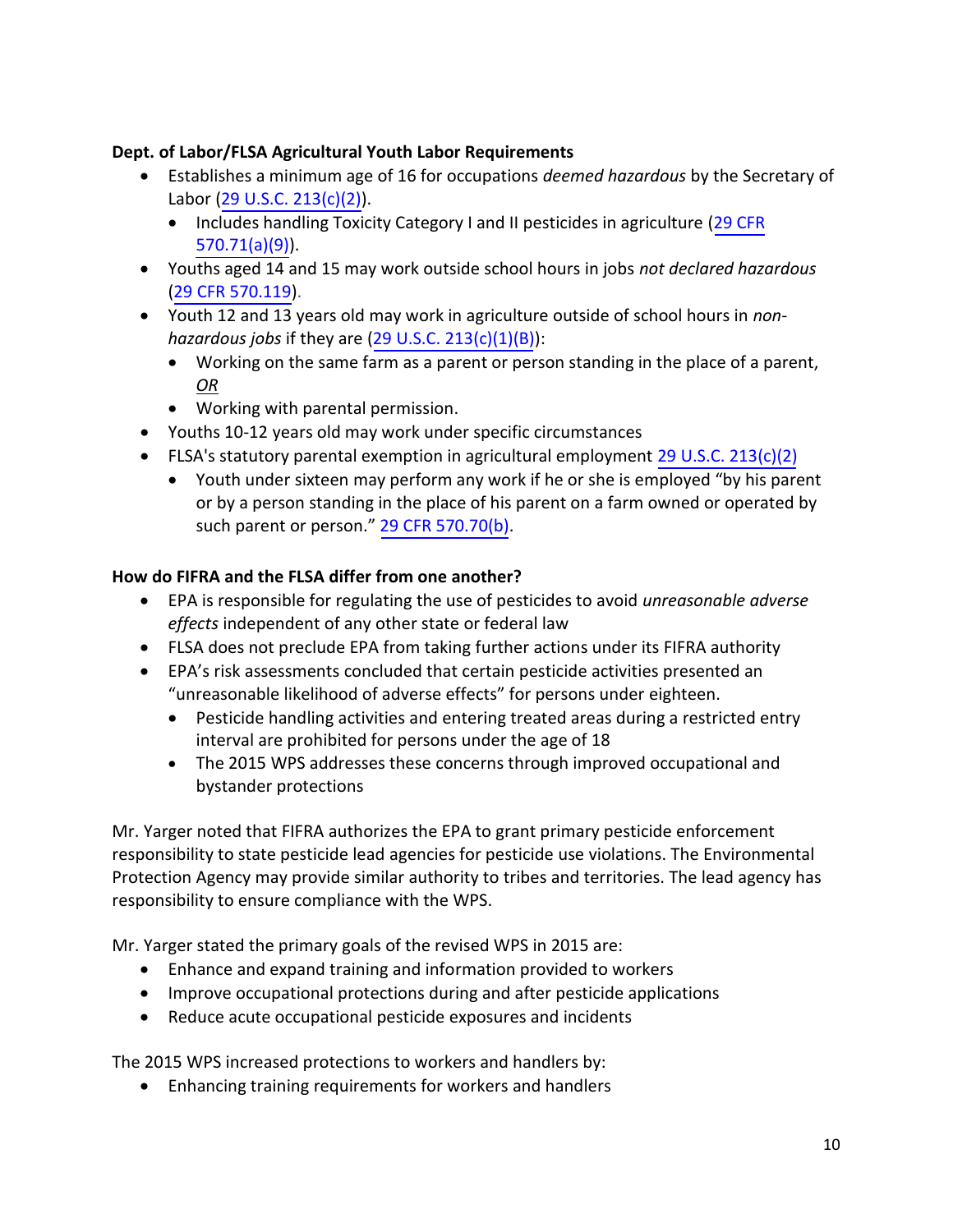- Expanding the information provided to workers regarding applications
- Improving protections both during and after pesticide applications

WPS revisions were based on decades of feedback from federal advisory committees and stakeholders:

- Pesticide Programs Dialogue Committee (PPDC)
- Children's Health Protection Advisory Committee (CHPAC)
- Small Business Regulatory Enforcement Fairness Act (SBREFA)
- Small Business Advocacy Review (SBAR) Panels
- State and federal government interactions and consultation
- Individual stakeholder meetings, including farmworker advocacy and agricultural industry groups

Mr. Yarger provided training and information sharing requirements that are an integral part of the WPS in protecting workers on an agricultural establishment:

- Worker and handler safety trainings
- Pesticide safety posters at central locations
- Pesticide application and hazard information displayed
- Oral and/or posted notification of worker entry restrictions

Training and information sharing requirements that are particularly important to protecting vulnerable individuals:

- Training on potential hazards to children and pregnant women from pesticide exposures
- Training on understanding and preventing take-home exposures via clothing and hygiene practices
- Posting treated fields subject to entry restrictions with bilingual "Do Not Enter" signs
- Providing information in a manner that workers can understand

The Pesticide Program Dialogue Committee (PPDC) provides feedback to the EPA on various pesticide regulatory, policy, and program implementation issues. The PPDC presented several topics related to children's health, to try to address some of the concerns of children being significantly impacted at a younger age.

Worker and Bystander Protections during Pesticide Applications include:

*"Do Not Contact" Requirement*: Applicators must not allow pesticide applications to contact people either directly or through drift.

- Applies in all situations and all distances from the application
- Protects children as workers and as bystanders on and off the agricultural establishment

*Application Exclusion Zone (AEZ)*: The area surrounding the points of pesticide discharge from applications

• 25 – 100-ft distance, depending on application method and droplet sizes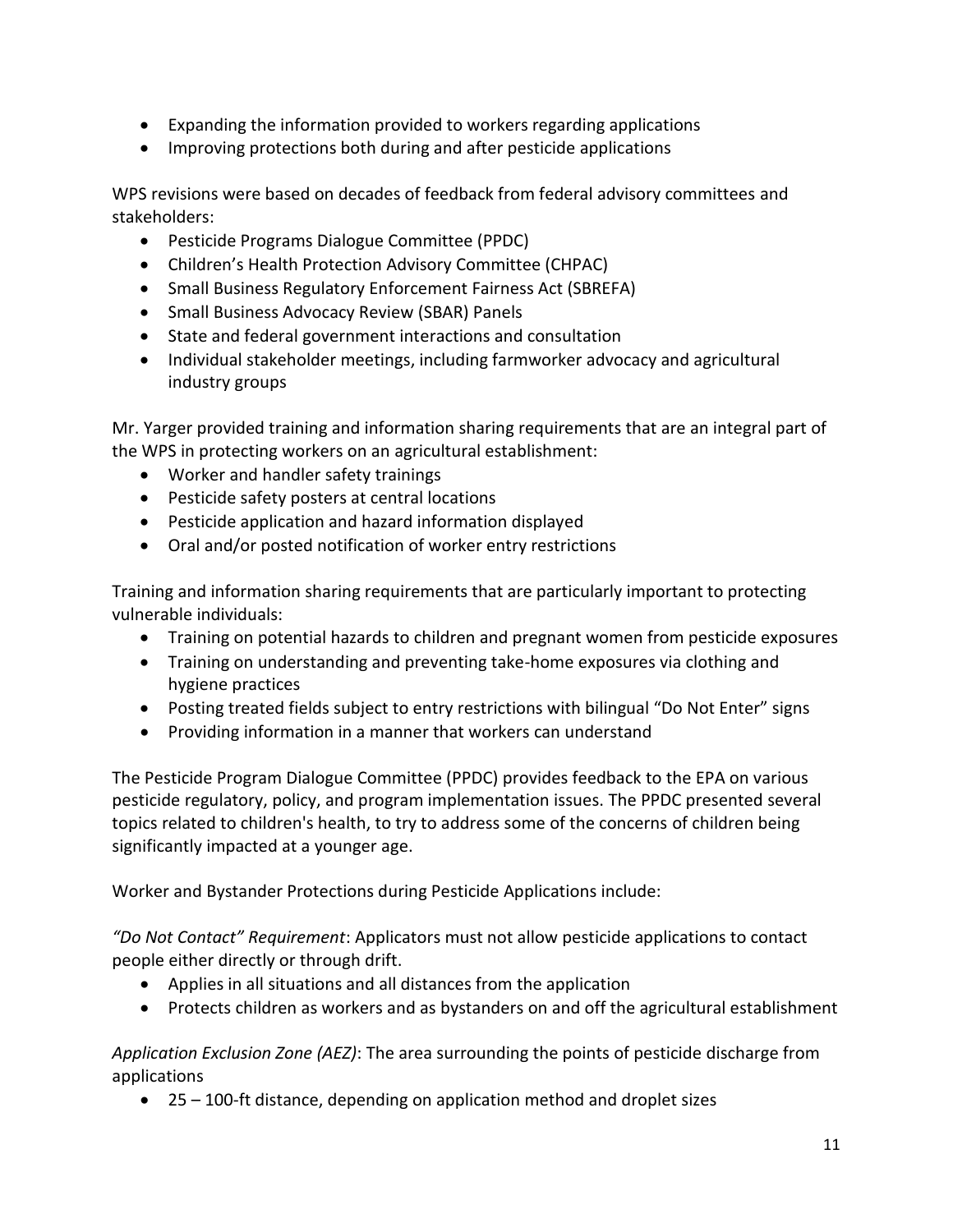- Applies both inside and outside of the establishment's boundaries
- NOTE This describes the 2015 AEZ requirements, which remain in effect. A 2020 revision to the AEZ requirements has not taken effect due to ongoing litigation.

*Suspension Requirement*: If someone enters the AEZ, application must cease until the individuals leave the AEZ and it is safe to proceed.

*Decontamination supplies*: Emergency eye-flush, routine decontamination supplies, and provided clean clothes by employers, enabling workers and handlers to clean up before going home and to reduce take-home exposures.

Mr. Yarger stated ongoing efforts to support WPS implementation and occupational safety include review and approval of training content for WPS worker and handler trainings, the completion of two contracts that have developed outreach materials on available resources and promoting farmworker pesticide safety awareness. Six grants are available for education and outreach materials that include content for agricultural employers, workers and handlers, the public, and medical professionals. The EPA's WPS website is being updated to improve structure and accessibility of information [\(https://www.epa.gov/pesticide-worker](https://www.epa.gov/pesticide-worker-safety/agricultural-worker-protection-standard-wps)  [safety/agricultural-worker-protection-standard-wps](https://www.epa.gov/pesticide-worker-safety/agricultural-worker-protection-standard-wps)). The WPS Interpretive Policy Document includes relevant questions to consider with the 2015 rule change. The following document will be the replacement of the WPS Interpretive Policy moving forward

[\(https://www.epa.gov/sites/production/files/2016-04/documents/wps-faq.pdf\)](https://www.epa.gov/sites/production/files/2016-04/documents/wps-faq.pdf).

The EPA Pesticide Healthcare Provider Initiative integrates pesticide and occupational medicine into the primary care practice and training through educational settings, practice settings, resources and tools, and incident reporting. The Pesticide Educational Resources Collaborative (PERC) medical cooperative agreement and Sentinel Event Notification System for Occupational Risks (SENSOR) are part of the EPA's ongoing efforts for monitoring pesticide related illnesses.

## **Future Considerations and Directions for the WPS**

- Identify ways to improve understanding and compliance with the 2015 WPS requirements.
	- What resources are working, and what other resources are necessary?
	- What steps could EPA take to help states and local governments better support worker safety?
- Identify ways to improve EPA's webpages and guidance on the WPS.
- Examine and assess training content and delivery methods (i.e., cultural/age appropriateness of training materials, consistent content, and frequency of pesticide safety messaging, etc.).
- Identify limitations and needs of health care providers (HCPs) and medical staff on recognizing and managing pesticide exposures, poisonings, and approaches to improving coordination.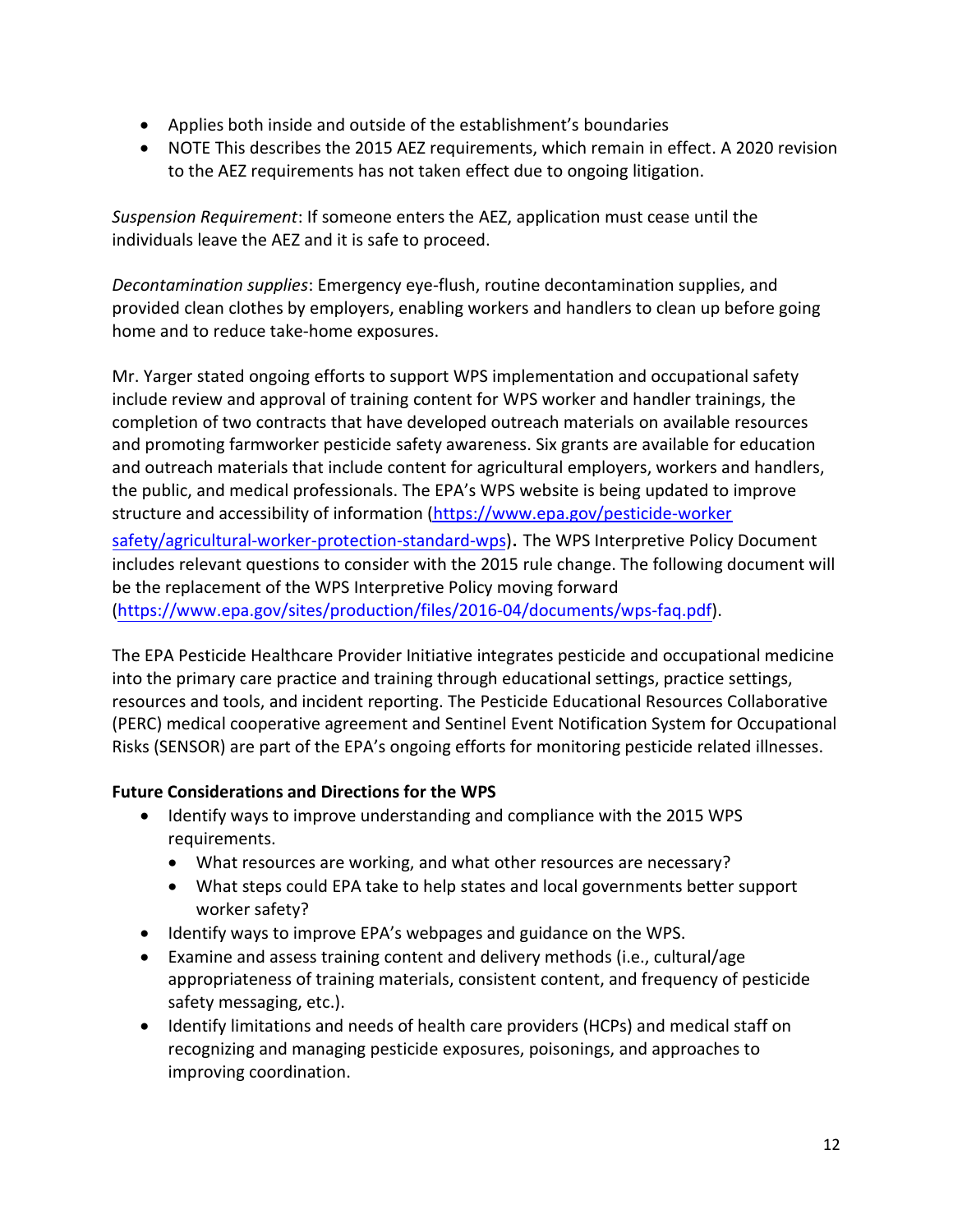- Provide more support for incident reporting (including the state-based SENSOR programs).
- Increase coordination with federal partners such as CDC/NIOSH, HRSA, DOL.

#### **WPS Resources**

#### **WPS Webpage:**

<https://www.epa.gov/pesticide-worker-safety> **WPS Frequently Asked Questions:**

<https://www.epa.gov/sites/production/files/2016-04/documents/wps-faq.pdf>

**WPS "How-to-Comply" Manual:** 

<http://pesticideresources.org/wps/htc/htcmanual.pdf>

**Pesticide Educational Resources Collaborate (PERC):** 

<http://www.pesticideresources.org/>

**PERC-Med**

<http://pesticideresources.org/med/index.html>

## **Association of Farmworker Opportunity Programs (AFOP)**

<https://afop.org/>

**National Pesticide Information Center (NPIC)**

<http://npic.orst.edu/>

**Discussion** 

Angel Calderon stated that the burden of pesticide protection seems to fall on the farmworker and not the grower. A person who is going to work on a farm should know the risks before giving consent. Farms with outdated equipment is something that the federal agencies should examine.

Hanni Stoklosa asked if the agency is hearing about any gaps in implementation of the 2015 revisions. She said that she is an emergency medicine physician, and physicians know that not washing their hands leads to increase and spread of germs and disease, and yet physician compliance rates tend to be on the lower side than you would even imagine. Clinicians use the behavioral science, behavioral economics, and implementation science to address the issue. What incentives can put the burden on employers but also communicating the requirements with workers?

- Ryne Yarger responded that the Pesticide Program Dialogue Committee is having conversations about the need for employers to comply with requirements and effectively communicate the requirements with the workers. There has been an uptick in violations and that is something that the agency is trying to improve upon.
- Carolyn Schroeder shared that the WPS provides employee protections and informs the employees before they begin their work. There is training and information available for workers. How to incentivize employers to comply and enforcing compliance is always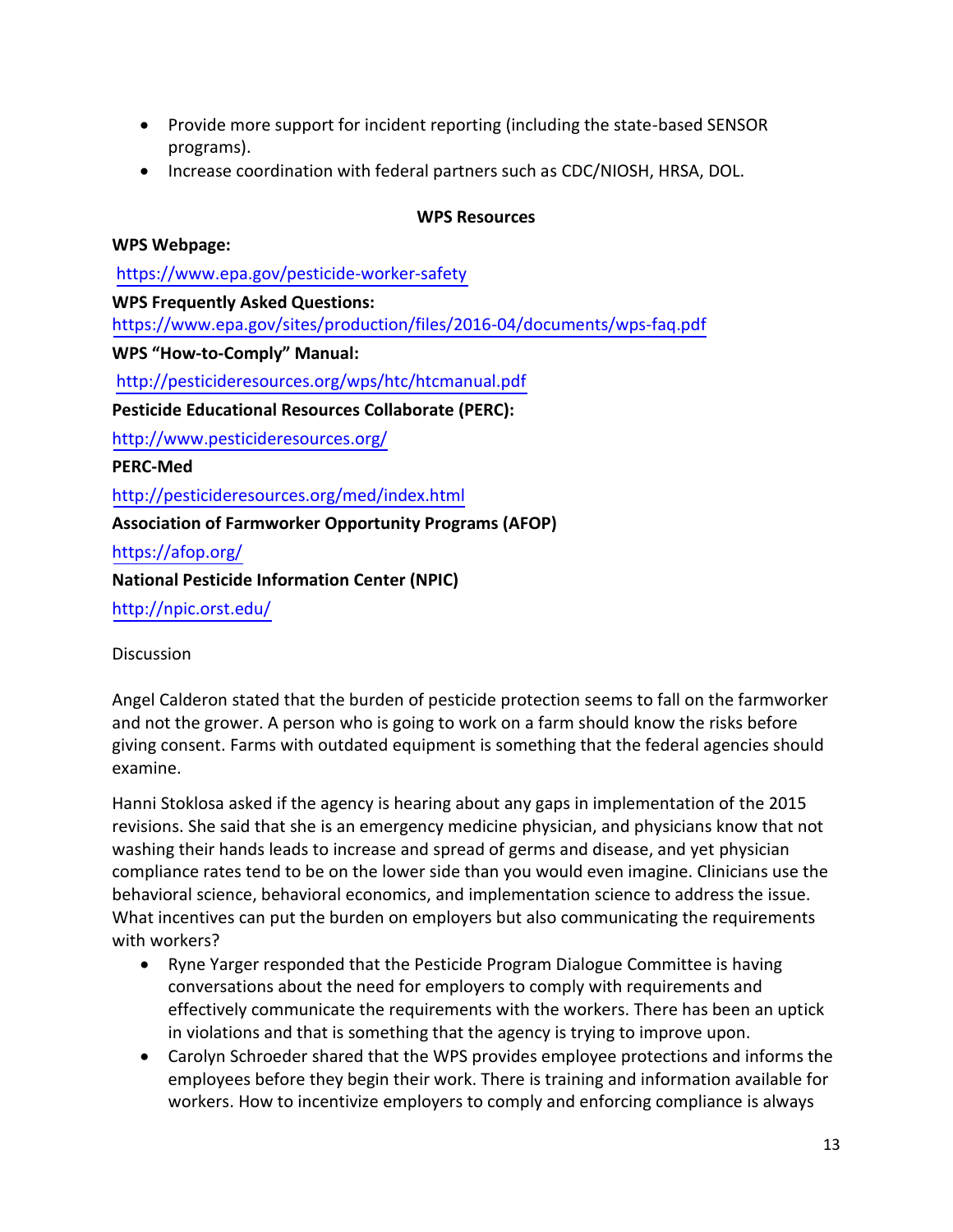part of the dialogue. Behavioral science and how to motivate people to change behavior is challenging. It would be beneficial for the council to give guidance on this topic.

Deborah Salazar asked how workers could report when employers are not complying, but are concerned about the repercussions of reporting.

• Carolyn Schroeder stated that they can report infractions and there is an anti-retaliation law but that does not always prevent the employer retaliating. The employee may not be a citizen or there may be immigration status issues, so employees have concerns about losing their jobs. Workers cannot report anonymously so that can be a problem. The Department of Agriculture is a resource to report the misuse of pesticides.

#### **Meeting Wrap Up and Adjourn**

*Donalda Dodson, MPH, RN, Council Member, NACMH* 

Donalda Dodson thanked the speakers and council members and asked them to consider recommendations they would like to discuss on Friday.

Over the next couple of days there will be discussions on:

- Labor Trafficking
- Care Teams
- Agriculture Health Care Workers in the field
- How to improve migrant seasonal workers

Esther Paul thanked everyone for a productive day and thanked the council members, speakers, and support staff for their participation.

## **Wednesday, November 3, 2021**

#### **Recap from Previous Day**

*Jose P. Salinas, Vice-Chair, NACMH* 

Dr. Salinas welcomed back the council members and guests and summarized the highlights from the first day, as follows. Dr. Joseph stated that even though 2020 was the year of telehealth due to the COVID-19 pandemic, most people are returning to in-person visits instead of continuing with telehealth services. Ryne Yarger stated that the Worker Protection Standards (WPS) designates the burden of safety protection on the employer, but the challenge is on enforcement and oversite of the employers.

The panel discussion today would be a great opportunity to learn from colleagues and stakeholders. Everyone on the council knows the nation's migrant workers are multi-ethnic and have a variety of needs. Agricultural labor remains at the bottom of the socioeconomic ladder, so it is no surprise that access and utilization of health services for farmworkers continues to suffer. This council's task is to formulate recommendations to advise the Secretary of Health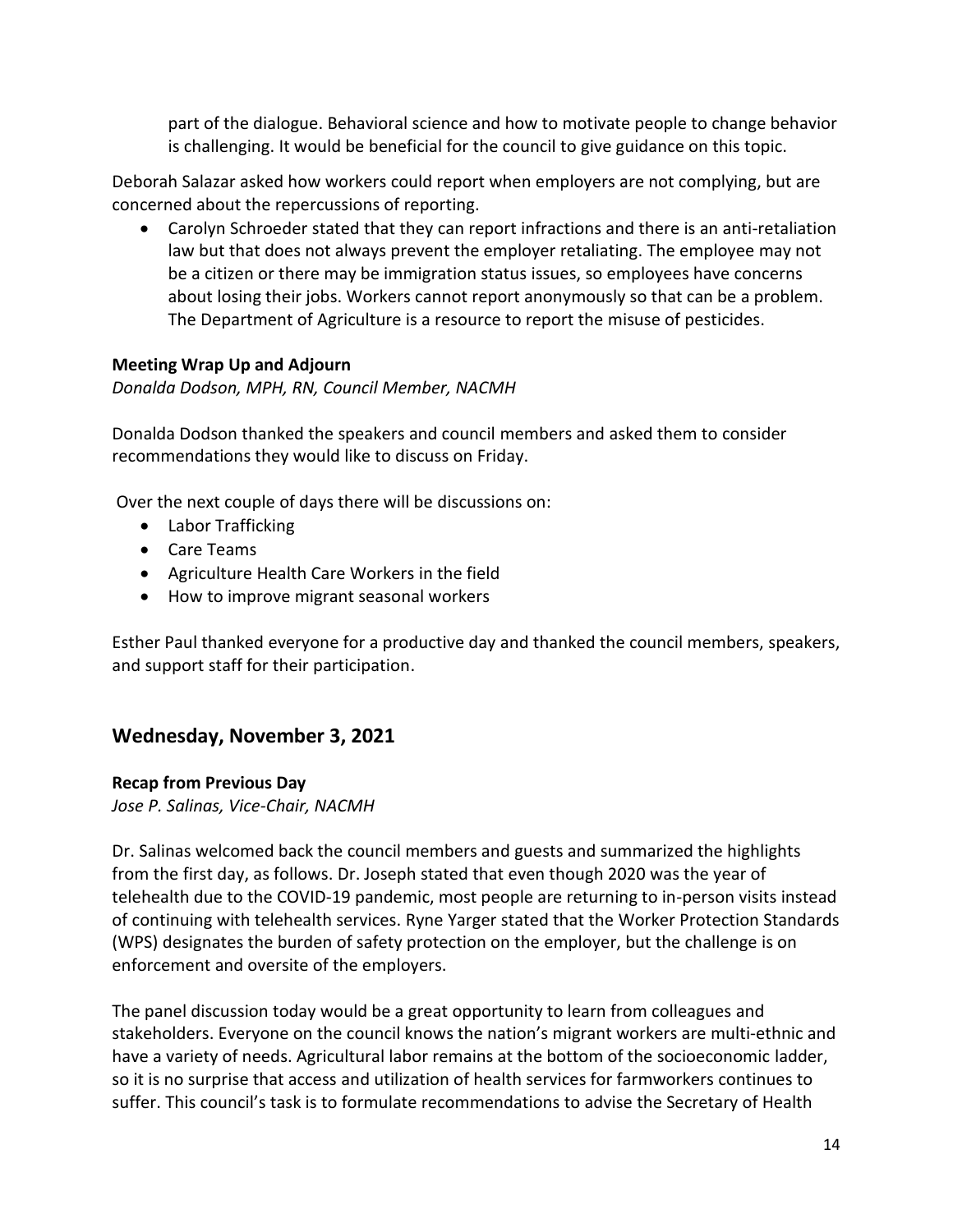and Human Services. He called on the council members to be attentive and thoughtful, because questions from council members may offer a new perspective on that topic.

#### **Facilitated Discussion**

*Deborah L. Salazar, Chair, NACMH Sharon Brown-Singleton, MSM, LPN, NACMH Chair 2020* 

Ms. Salazar stated that she and Ms. Brown-Singleton would facilitate the discussion about yesterday's topics. In addition, they would like each council member to share one COVID-19 related and one other concern that they feel could be a consideration for a recommendation. Sharon Brown-Singleton reminded the council to provide clear recommendations for migrant and seasonal farmworkers and define the challenges related to the recommendation.

Jose Salinas stated that telehealth connects patients to practitioners when in-person visits are not an option, but there are challenges for farmworkers regarding telehealth. There are trust issues when speaking to someone on the phone and not face-to-face. There were minimal telehealth services for farmworkers in Ohio due to lack of technology. Most farmworkers were relying on home remedies during the COVID-19 pandemic. Families are going back to in-person medical visits instead of using telehealth now that the offices are opening. In-person visits are more beneficial, but it would be good to develop the trust and technology for farmworkers to be able to access telehealth when necessary.

Marco Vinigiera said it is important for migrant workers to have a relationship and build trust with their health care provider. The ability to see the practitioner during a telehealth visit, instead of a phone consultation, is beneficial. It is important they know the practitioner personally or have a referral from someone they trust.

The regulations of pesticides is an important issue, and farmworkers are hesitant to report violations when an employer is not following regulations. There may be systems for reporting violations but if people are hesitant to report violations due to consequences, hence the systems is not working.

Carmen Veguilla-Montañez shared that it is vital that the EPA promotes the use of pesticides in an ecological manner. The environmental impact affects all life (human and non-human). Users need education on health safety and the use of toxic pesticides. There should be a mandate for an integrated management system to reduce toxic chemical use.

Donalda Dodson stated there is a need to shift standards, from requiring compliance to developing a best practices model of care, especially regarding mental health services. Farmworkers and their families deal with mental health challenges due to deeply rooted trauma, but currently do not have sufficient access to care. Hence there is a need for a model of care that includes follow-up care and access to behavioral health services. For example, farmworkers had to continue to work through COVID-19 even though there were exposures onsite.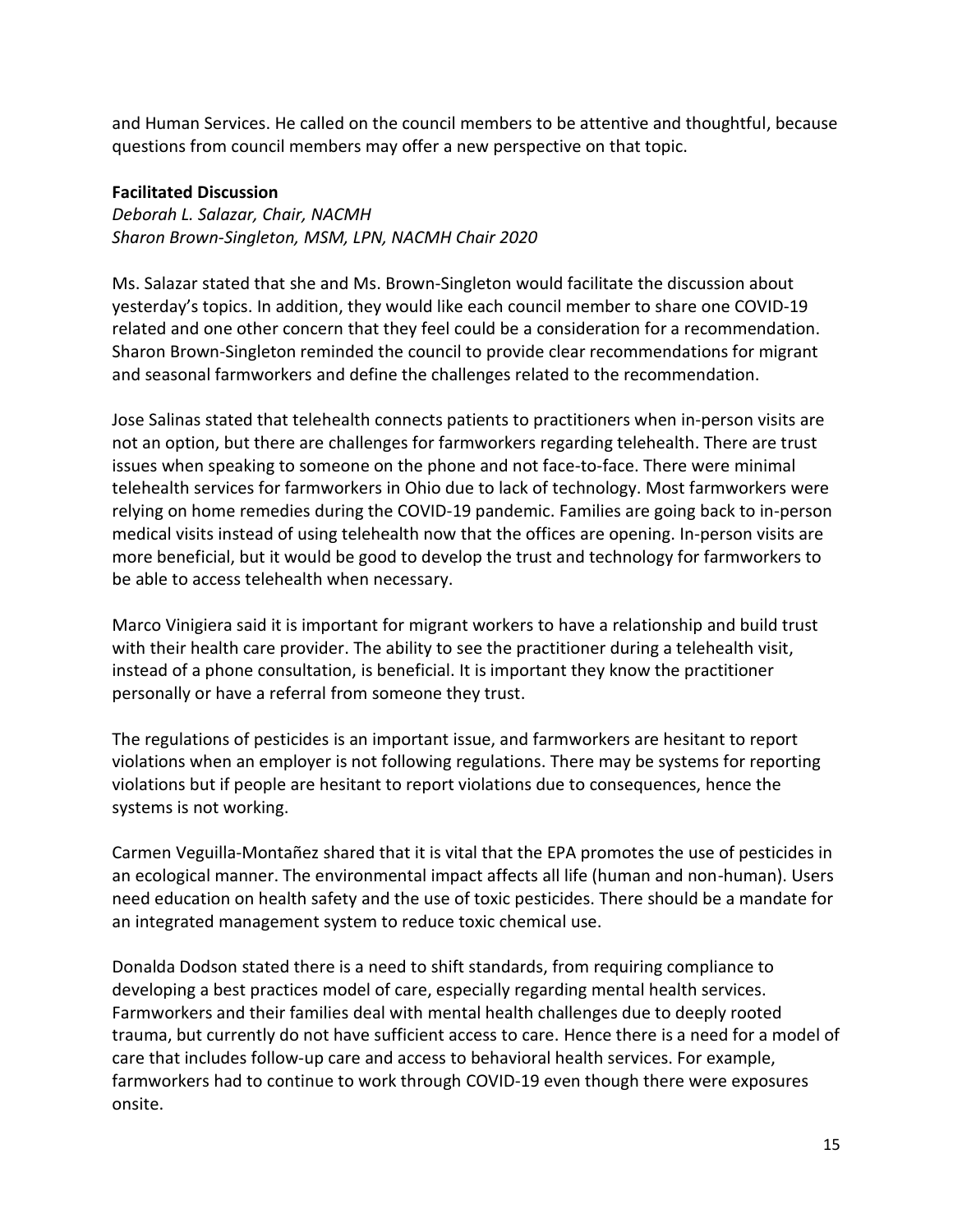Angie Cormier acknowledged that it was impressive that during COVID-19, the figures showed there was only a four percent decrease in patients' overall medical visits. Mobile units are vital for farmworkers to receive services. There is a trust factor for farmworkers and telehealth video seems to work better than telephone appointments. Telehealth will continue in Montana where the distances to health care services are so great.

She emphasized, responsibility for pesticide safety measures, educating farmworkers, and infractions on farms should rest with employers. It is difficult to complain against management face-to-face when the complaint is about them. The manufacturers of pesticides do have the responsibility to code products and give information about the dangers. Sometimes it is difficult to find the contact information to report infractions or people are hesitant because of repercussions.

Angel Calderon said that throughout the pandemic, health centers in his area provided in person care, so more migrant workers went to clinics rather than trying to navigate telehealth. Telehealth is useful for behavioral health but there also is a need for more psychiatrists.

There were farms that stopped production during COVID-19, so farmworkers were having difficulties paying rent and were under enormous stress. Often MSAWs did not get tested for COVID-19 for fear they would not be able to work. Some farmworkers who had tested positive for COVID-19 were still working because they needed a paycheck. Additionally, he saw the dangers of pesticides for farmworkers as a huge concern. The issues as the 1960 and 1970's still remain. People are dying because of respiratory problems and their children are also experiencing negative effects from pesticides. Mr. Calderon shared that farmworkers from his region are moving to San Diego to do yardwork and other low paying jobs. He shared also shared that farmworkers had received positive attention because they did not stop working during the pandemic, and hopes this will continue in the future.

Marisol Cerventes stated that the history of pesticides is a real issue. Seasonal workers lack access to care, and they are not engaging in routine care. It would be beneficial to keep track of the seasonal workers as they move from one area to another and track their health and provide continuity of care.

Dani Higgins shared that in Florida there is a lack of access to services for farmworkers. It was difficult getting them vaccines and there was a lack of information from medical professionals about vaccines. Farmworkers had poor access to COVID-19 testing because they did not have transportation, and a high number of families are illiterate. Farmworkers work sixty hours a week which makes it difficult to schedule doctor's appointments. It is impossible for those who are not able to read to make appointments over the internet. There is also a fear around the vaccine and not enough public health education. The long-term effect of social isolation is having consequences on people's emotional health.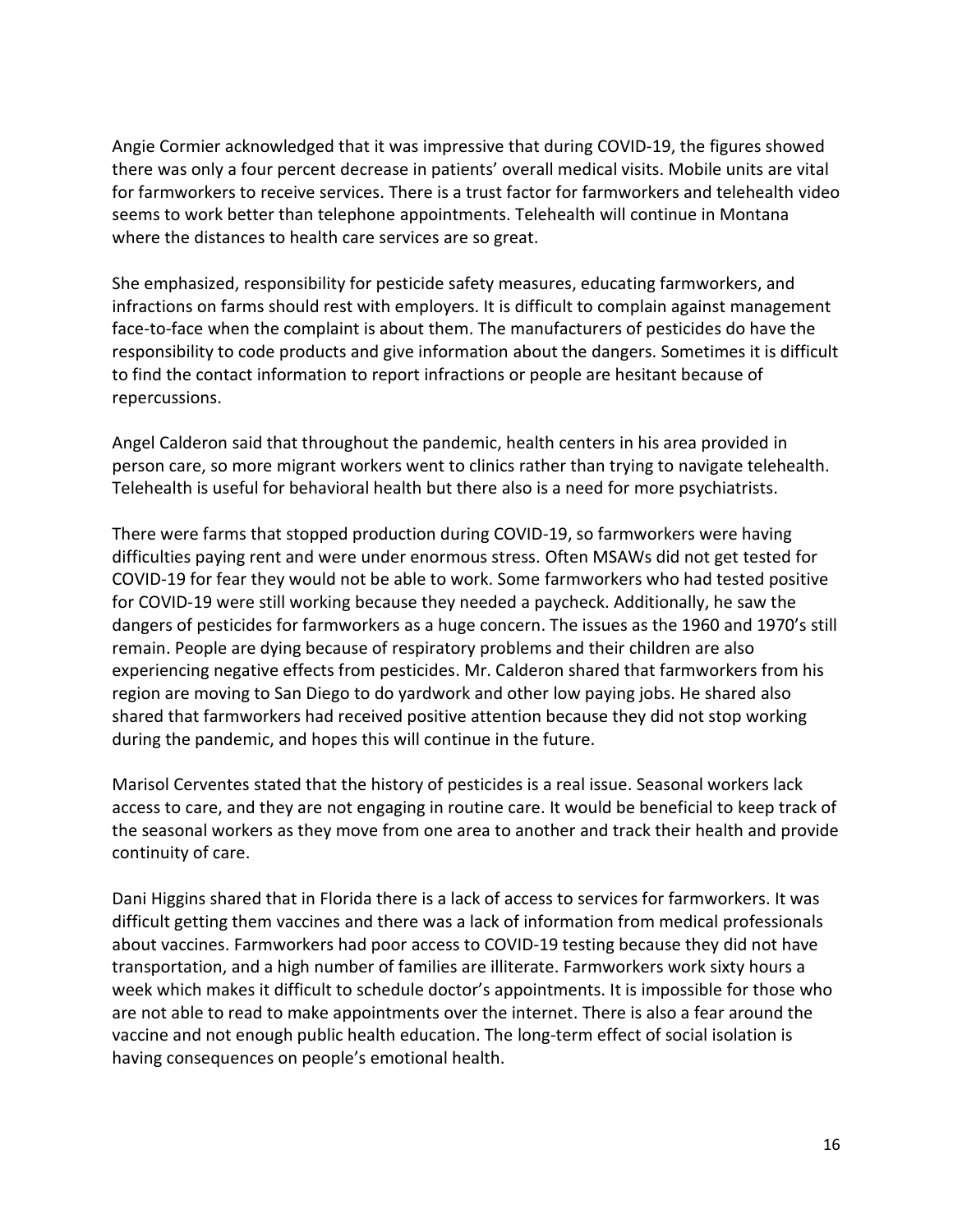Carmen Huertero-Amigon said compliance in reporting pesticide hazards and coding related to pesticides, is important. The warning labels need to be in different languages and have graphics that convey the dangers.

Access to affordable, stable housing remains a huge issue for farmworkers. Collaboration between community health centers and developers/builders of housing could be beneficial. This could also aid with challenges like transportation and other services and outside resources. In San Diego, mobile units are instrumental in assisting farmworkers with health and dental needs. Developing equity and access will increase the wellbeing of farm workers and their families.

Karen Watt stated that the H-2A workers do the fruit production work in her area. They receive information and knowledge through the federal program. There is health care in place as part of the program. The systems beyond H-2A do not have the supports for people coming to work in the United States. The H-2A workers have regulated housing, transportation, and supportive health care.

Deborah Salazar said the council's discussion expresses farmworkers lack a trusted source to communicate their needs. The community health workers (CHW) can fulfill this need, and collaborate with the community health centers. This would allow farmworkers to live a better and more complete life with access to services. CHW reimbursements and their role in improving telehealth use by MSAWs is necessary to educate and support the agricultural workers. Providers working in medical health centers does not always know the signs of pesticide exposure in workers, so they need more training. Community health workers belong to the local MSAW population, so they have a greater success in working with farmworkers and providers.

Amy Snipes said there is a process of rulemaking regarding pesticide safety and there are levels of "no adverse health effects". This is different than having no affect or no exposures. WPS addresses distinct categories that include handlers and sprayers that come in direct contact with pesticides and people who enter the freshly sprayed fields. There are general recommendations for other people working on farms but not a compliance recommendation. The employer may tell someone to wear long pants or not to wear leather shoes because the pesticide will seep through leather but there are no formal regulations in place. There are children who are in the field or have taken home exposures. There is a disproportionate level of asthma within these groups. The EPA needs to create an additional piece of compliance for employees who are not working directly with the pesticides but still experience the adverse effects.

Sharon Brown-Singleton stated a huge challenge is the ongoing occurrence of the Delta variant of COVID-19 and problems getting people vaccinated. There is a gap in services provided for H-2A workers and the domestic seasonal farmworkers. The domestic seasonal farmworkers do not have enough opportunity for receiving the COVID-19 vaccine. Ms. Brown-Singleton lives in Clinton, North Carolina and her husband drove farmworkers in a bus an hour away to another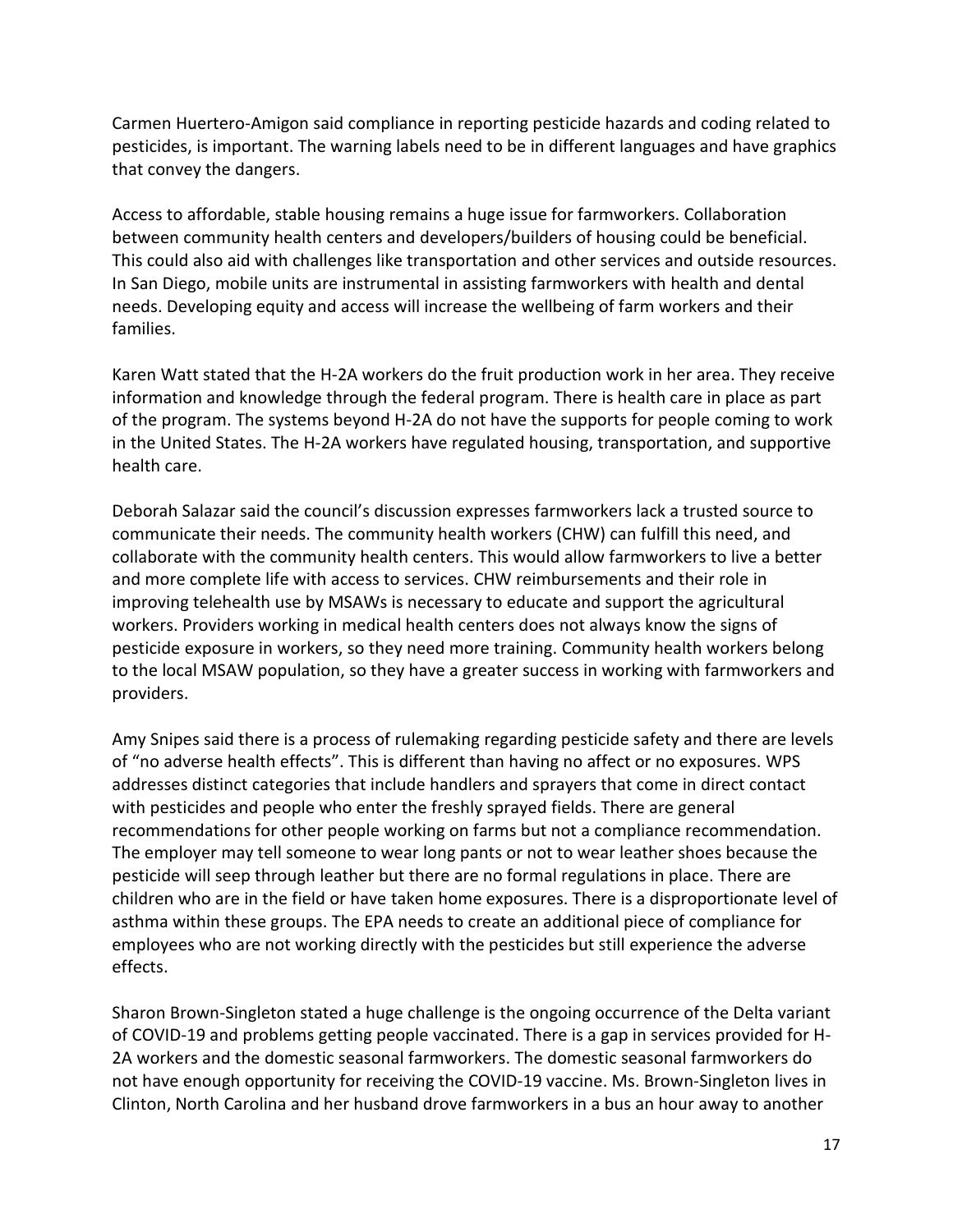county so they could get the COVID-19 vaccine. There needs to be a system in place that expands the benefits of H-2A farmworkers to all farmworkers. Haitian Creole, African American, and Latino seasonal farmworkers are usually an afterthought.

#### BROAD TOPICS GENERATED

- Pesticides
	- Urgency around gaps
	- Why are issues of compliance resting at employee instead of employer?
	- How to create mechanism that protects workers
	- How to prevent exposure and better treat exposures
- Telehealth is an additional resource
	- Conflicting issues
	- Issues with trust, privacy, education, technology
- There is a historical value in recognizing that African American and Haitian Creole workers are overlooked.
	- Important to have equity across the board
- COVID-19 Ongoing issues
	- o MSAWs still have gaps in access to vaccination
	- o Health education challenges for MSAWs

#### **National Association of Community Health Centers (NACHC) Update**

*Rachel A. Gonzales-Hanson, Senior Vice President for Western Operations, NACHC* 

Rachel Gonzales-Hanson said that she is honored to speak, and she thanked the council for all the work they are doing. There were significant resources for health centers related to COVID-19. There was also funding for Teaching Health Center Graduate Medical Education (THCGME), health centers that have established clinical programs, and residency programs. The clinicians get training at the health centers so they will learn the culture and broaden their perspectives.

Rachal Gonzales-Hanson provided the following information about the American Rescue Plan (ARPA):

- The plan provides \$7.6 billion in flexible COVID-19 funding for Community Health Centers (CHCs)
- \$800 million is for National Health Service Corps, \$200 million for Nurse Corps, and \$330 million for Teaching Health Center Graduate Medical Education (GME)
- \$8.5 billion for rural health care providers
- \$1,400 for the economic impact payment (EIP) to everyone eligible in a household with social security number
	- Previous legislation denied or restricted availability of EIP for households with one or more persons with Individual Taxpayer Identification Numbers (tax IDs given to those not eligible for SSNs)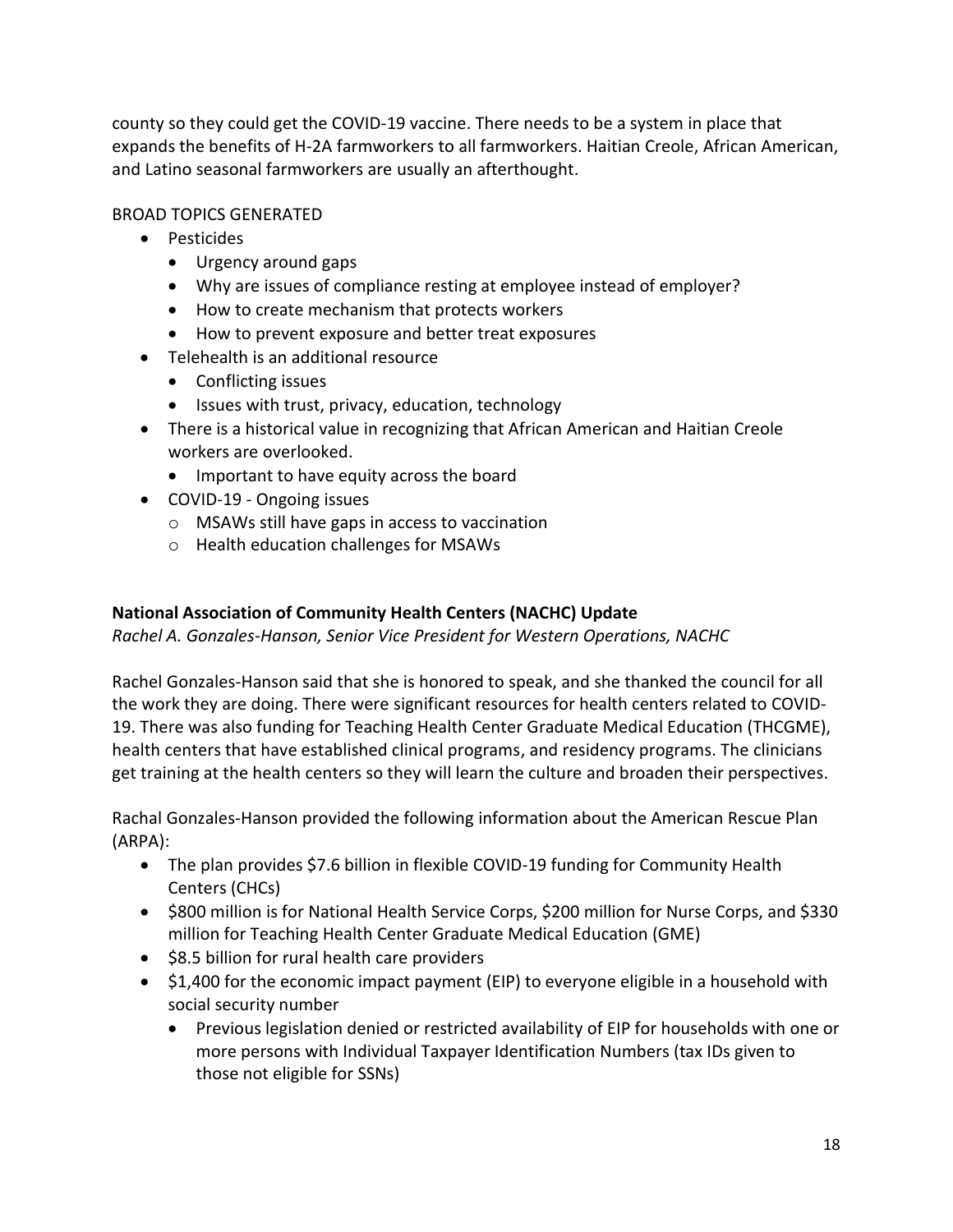• Provided additional incentives for non-expansion states to expand Medicaid and gave states the option to cover post-partum care for twelve months after childbirth in Medicaid and Children's Health Insurance Program (CHIP) for five years

Health Resources and Services Administration (HRSA) awarded \$1 billion in American Rescue Plan funding on September 28<sup>th</sup>, 2021, to 1292 health centers across the nation. Health centers will use the funding for COVID-19 related capital needs to construct new facilities, renovate, and expand existing facilities to increase the response to pandemics. The funding will be for state-of-the-art equipment, including telehealth technology, mobile service vans, and freezers to store vaccines.

For more information and a map of the FY 2021 American Rescue Plan Funding for Health Center Construction and Capital Improvements award recipients, visit: [https://bphc.hrsa.gov/program-opportunities/american-rescue-plan/arp-capital](https://bphc.hrsa.gov/program-opportunities/american-rescue-plan/arp-capital-improvements/fy21-awards)[improvements/fy21-awards](https://bphc.hrsa.gov/program-opportunities/american-rescue-plan/arp-capital-improvements/fy21-awards).

The Build Back Better Act provides community health centers (CHC) with infrastructure and workforce funding. In the past decade, health centers have grown from serving eighteen million patients to twenty-nine million patients, but there has not been significant infrastructure investment to expand with the growing number of patients. NACHC efforts have led to \$10 billion in CHC infrastructure and \$6 billion in THCGME funding. Investment in CHC infrastructure and workforce will increase the quality and accessibility of services to patients, including agricultural workers and those in rural communities.

Ms. Gonzales-Hanson stated that in September of 2021, the House Judiciary Committee included a proposal that would allow about eight million individuals in the United States who are undocumented or have temporary status to apply for permanent residency as part of the Build Back Better legislation.

The Senate must rule that proposals have a direct fiscal impact before included in the budget reconciliation bill. The Senate ruled against the House Judiciary Committee's proposal, so Senate Democrats have moved to get immigration reform proposals into the reconciliation bill.

#### **Public Charge - Background and Impact on CHCs**

In 2019, the Department of Homeland Security (DHS) issued regulations which restricted lower income immigrants from attaining lawful permanent resident status. This meant that legal immigrants who received public benefits for more than a total of twelve months in a three-year period classified as a "public charge" and ineligible for permanent residency. This created concerns for the health and well-being of immigrant families who would face increased obstacles and fear in accessing services.

Historically, NACHC has opposed changes to public charge that increase barriers to health care access and run counter to the health center mission of treating all patients, regardless of ability to pay. Changes to public charge limiting immigrants' access to services has a monetary impact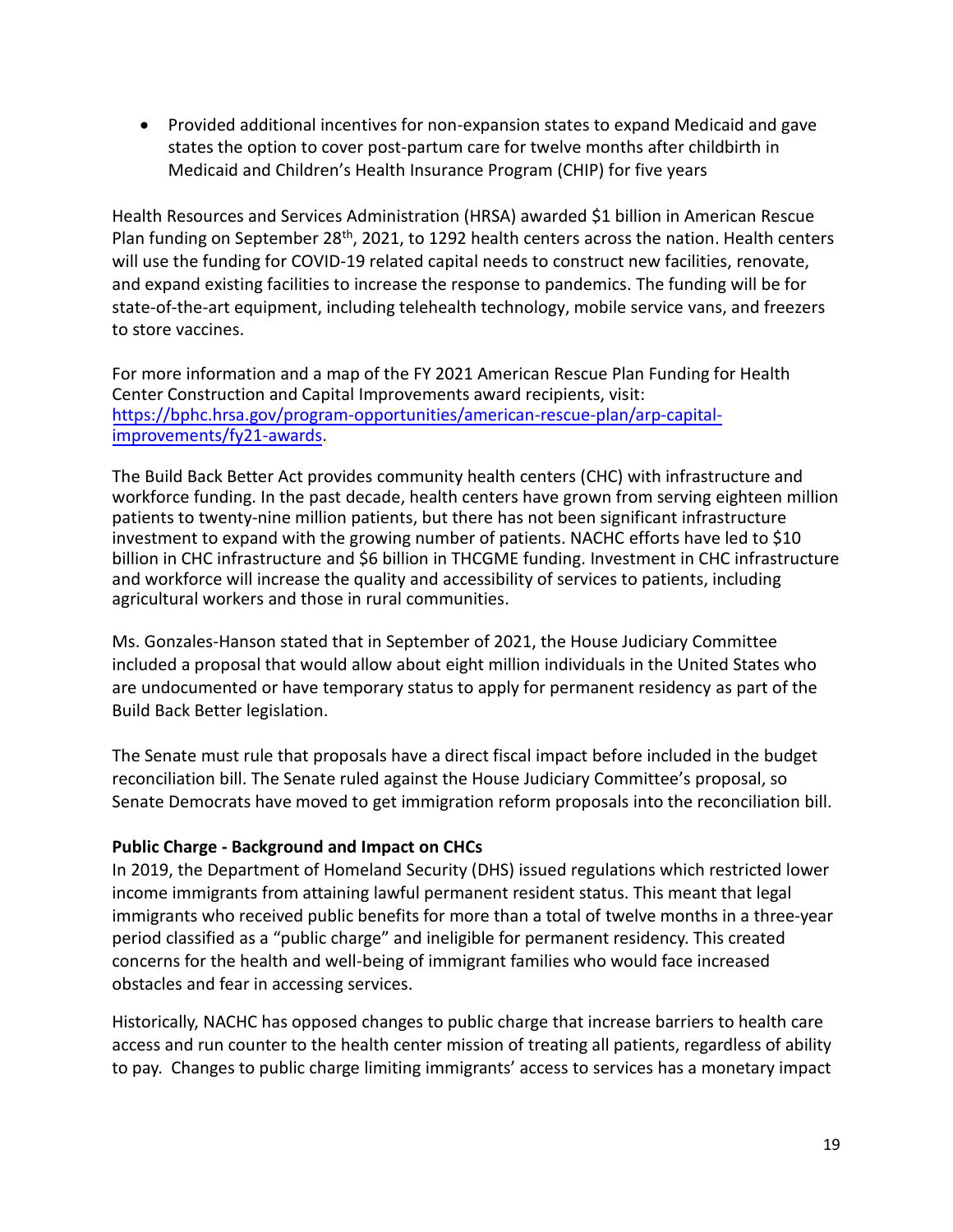on health centers which run on slim margins. Health centers must cover increased costs of patients who are no longer eligible for Medicaid or other programs.

#### **Public Charge Update**

In February 2021, the Biden Administration issued an executive order directing the Secretaries of State, Homeland Security, and the Attorney General, as well as other relevant agencies, to review all agency actions related to public charge.In August 2021, DHS pushed an Advance Notice of Proposed Rulemaking (ANRPM) to ask for data and information from the public. The ANRPM asked for feedback on key considerations associated with the public charge grounds of inadmissibility. NACHC worked with the California Primary Care Association (CPCA) and the Association of Asian Pacific Community Health Organizations (AAPCHO) on a joint letter for the Public Charge ANPRM (which closed on Oct. 22, 2021) through the National Health Center Immigration Work to advocate for revised regulations that would protect and expand the health and well-being of immigrants.

#### **Centers for Medicare & Medicaid Services Facility Vaccine Mandate**

On September 9, 2021, The Biden-Harris Administration announced they will require COVID-19 vaccination of staff within all Medicare and Medicaid-certified [facilities](https://protect-us.mimecast.com/s/jhd0C4xq3RCZ3MGIBPeRJ) to protect both them and patients from the virus and the Delta variant. Under Centers for Medicare and Medicaid Services (CMS), Federally Qualified Health Centers are a "facility" and will need to comply as a condition for participating in the Medicare and Medicaid program. CMS is developing an Interim Final Rule (IFR) with a comment period that will be issued in October to provide more information. As for now, there is no testing exemption. However, this could change with the IRF. NACHC will host a webinar series and develop communication and operational toolkits with the release of the IFR in October. National Center for Farmworker Health statistics indicate the numbers of health workers serving at CHCs went down in 2020 but it was not as low as expected**.** It is not just about numbers but about adequately serving people. Treating patients respectfully and connecting patients to resources improve their health.

#### **Discussion**

Angie Cormier said the Governor of Montana has issued an order that no employer can require a mask or vaccination as condition of employment. What happens if the federal law mandates that certain facilities require the COVID-19 vaccination for employees?

Rachel Gonzales-Hanson responded that it will be a requirement to follow the Medicare and Medicaid Mandate. What the governor does with the mandate effects the health of their state and effects the health status of the state. This includes every health care facility. If the funding ends, they will have unemployed staff.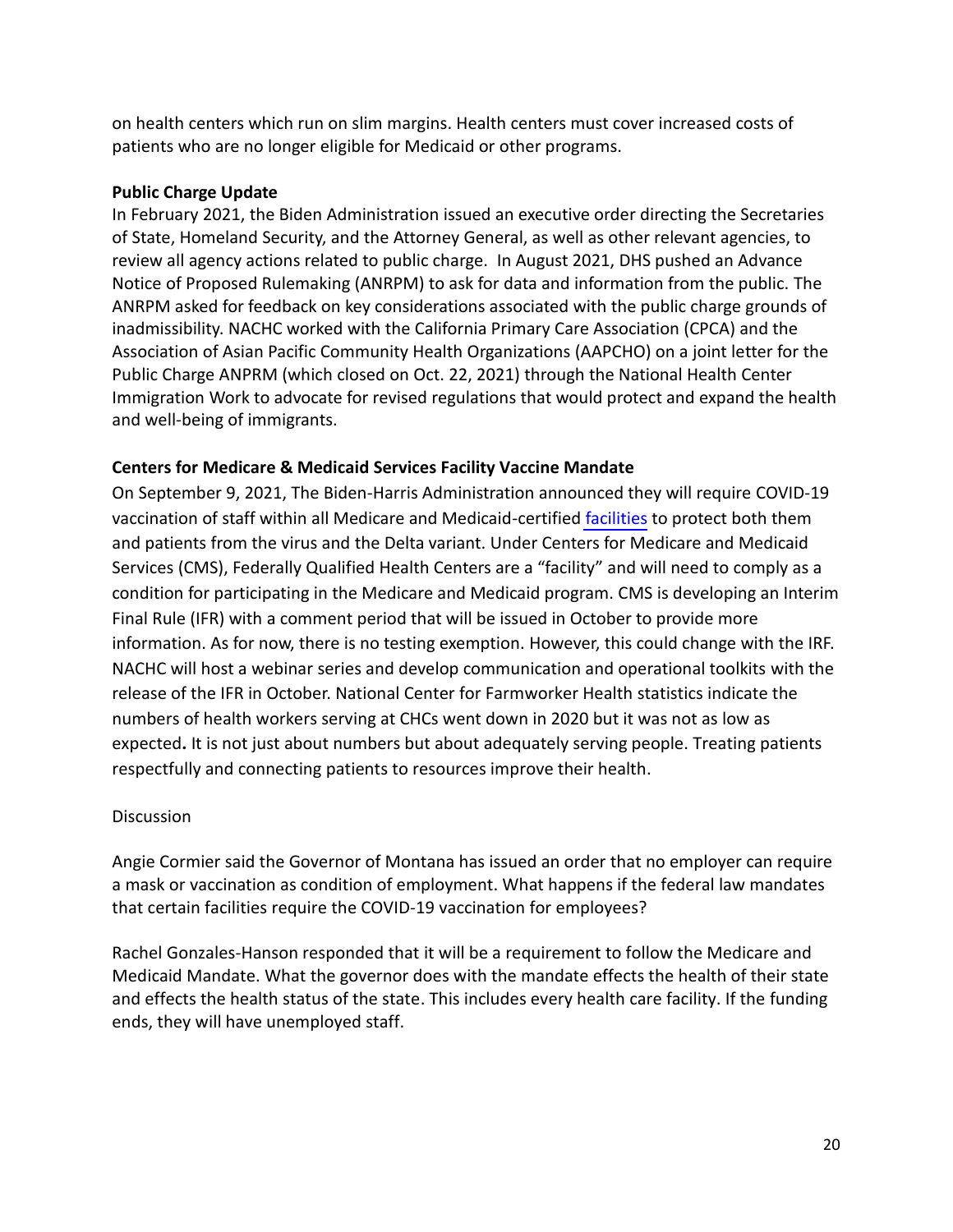Sharon Brown-Singleton said the White House Environmental Justice Task Force's document has particularly good recommendations that relate to topics discussed with the council today. How is NACHC involved in developing the recommendations?

Rachel Gonzales-Hanson responded that Ben Money, from North Carolina, is the new Senior Vice President for Public Health Priorities and he is incredibly involved outside of the National Association of Community Health Centers with HRSA and EPA. His focus is on concerns that impact the patients that health centers serve.

Iran Naqvi asked what type of capital improvement is necessary from the environment health perspective. Telehealth will be critical regarding the subspecialty care that the agricultural workers will need. Mobile units are also critical to take the services to the people so they can receive health services.

Ms. Gonzales-Hanson responded that it is particularly important to give insight into their working and living conditions and help identify barriers to health, for example transportation issues.

**Panel Discussion: Labor Trafficking in Agriculture—Setting Public Health and Policy Priorities**  *Jillian Hopewell, MPA, MA, Director of Education and Communication Migrant Clinicians Network – Moderator* 

Jillian Hopewell thanked the council for the opportunity to speak at the meeting. She shared that the overview of the labor trafficking in agriculture discussion will be about human trafficking in agriculture, clinical insights, legal impacts of trafficking, resources, and recommendations.

She informed the council about Migrant Clinicians Network (MCN) activities as a National Training and Technical Assistance (TTA) partner, funded by HRSA to provide resources, education, and information for clinicians working with migrant workers. In 2020, HRSA included Intimate Partner Violence (IPV) and Human Trafficking (HT) in the Uniform Data System (UDS) for the first time. Health centers will report data that can identify how many patients may have experienced IPV and/or HT. There were 41,754 patients with these diagnoses.

## *Hanni Stoklosa, MD, MPH, Assistant Professor, Emergency Medicine, Brigham and Women's Hospital, Harvard Medical School; Executive Director, Heal Trafficking*

Hanni Stoklosa is an emergency medicine clinician and cofounder and CEO of Health, Education, Advocacy, Linkage (HEAL) Trafficking that leads innovative health solutions to eradicate human trafficking in communities worldwide.

Dr. Stoklosa shared a case study, about meeting Juan Carlos on the Texas border in an emergency room. Juan Carlos shared his experience of labor trafficking in the United States.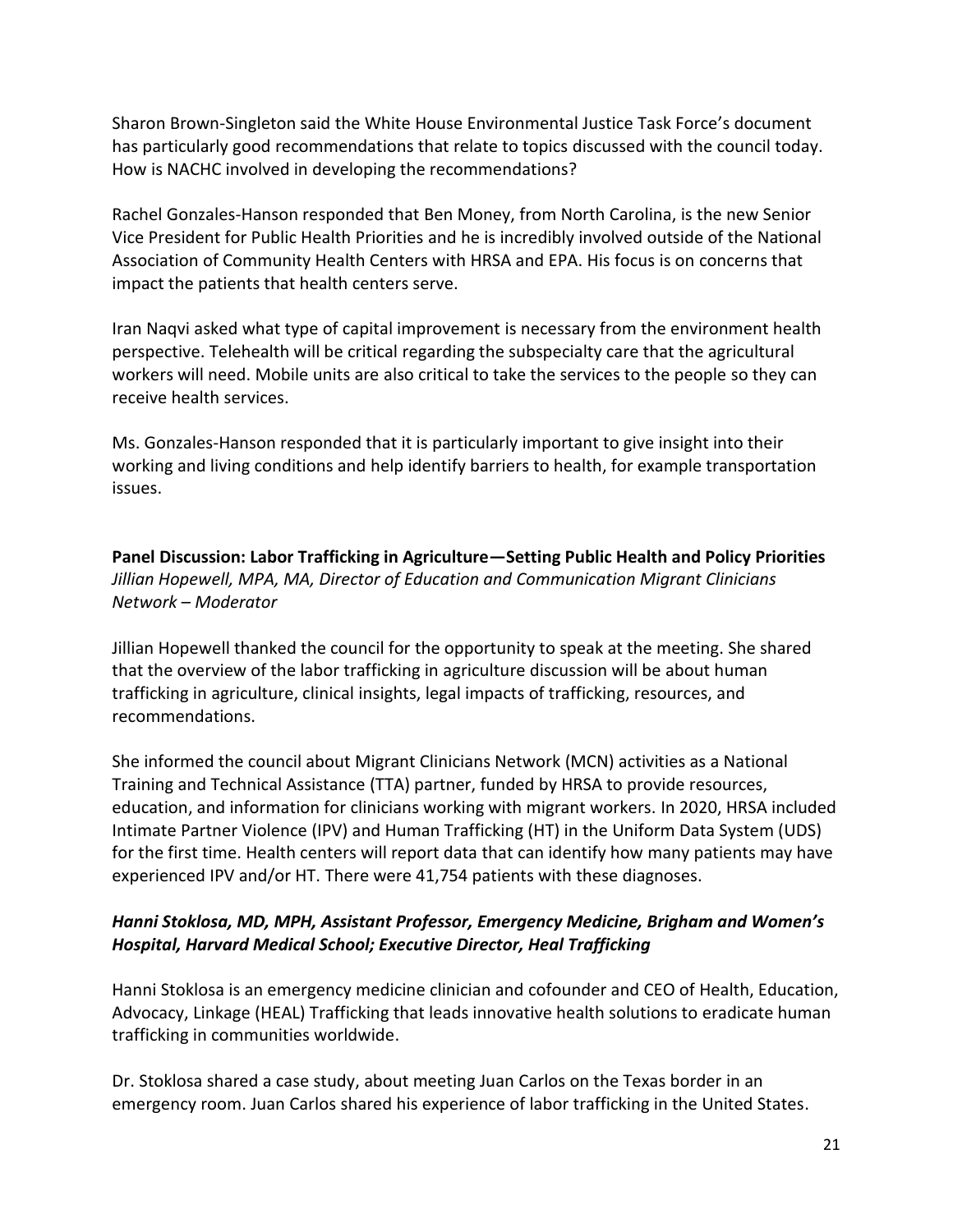Juan Carlos worked as a migrant worker in different areas of the United States. His trafficker would threaten him with a gun and threaten his family and would not pay him the wages he had earned. He went to the emergency room because he had been picking corn in the fields and passed out. Pesticide planes were flying overhead, it was extremely hot, with minimal breaks. The doctor's emergency room notes said that Juan Carlos was picking corn and began vomiting and having stomach cramps. The medical record also said that Juan Carlos was a migrant worker and there was a communication barrier which caused him to be a "poor historian" when sharing information. The most important thing medical professionals could do to reduce labor trafficking is to have professional interpretation services. Most trafficked individuals in the United States access health care at some point. Juan Carlos's story is in the Annals of Emergency Medicine. It made her think about all the access points of care and the need for education about labor trafficking and collaboration between primary care, acute care, and all clinical settings.

There are airborne exposures, environmental exposures, physical isolation, and the psychological impact of labor trafficking. Violence and threats by the employer prevent people from reporting labor trafficking. Women who are labor trafficked also usually experience sexual assault. Health centers have an opportunity to intervene for those who are being trafficked. Survivors of trafficking express they are afraid when they are at a health care center because they feel a lack of control. The goal is to create an open door and be patient-centered and provide resources.

#### **Discussion**

Sharon Brown-Singleton has witnessed labor camps where there have been slavery charges against the employer. H-2A workers are experiencing human trafficking. How have the regulations or definitions of trafficking changed?

Hanni Stoklosa responded that was an important question and there will be more in-depth information on that topic with an upcoming speaker so they can discuss it further a little later in the presentations.

Dr. Alfonso Rodriguez, from Centers for Disease Control, asked if physicians and healthcare providers are looking for signs, using cards, or asking questions to find out if patients are victims of human trafficking.

Hanni Stoklosa responded that she encourages providers to use the Provide Privacy, Educate, Ask, Respect & Respond (PEARR) tool. Filling out a form is less effective than meeting someone privately. The provider can create a scenario and ask if the same scenario is happening to the patient. For example, a provider could say that people working in the cornfields come in with similar problems and that employers may hold documents or threaten them.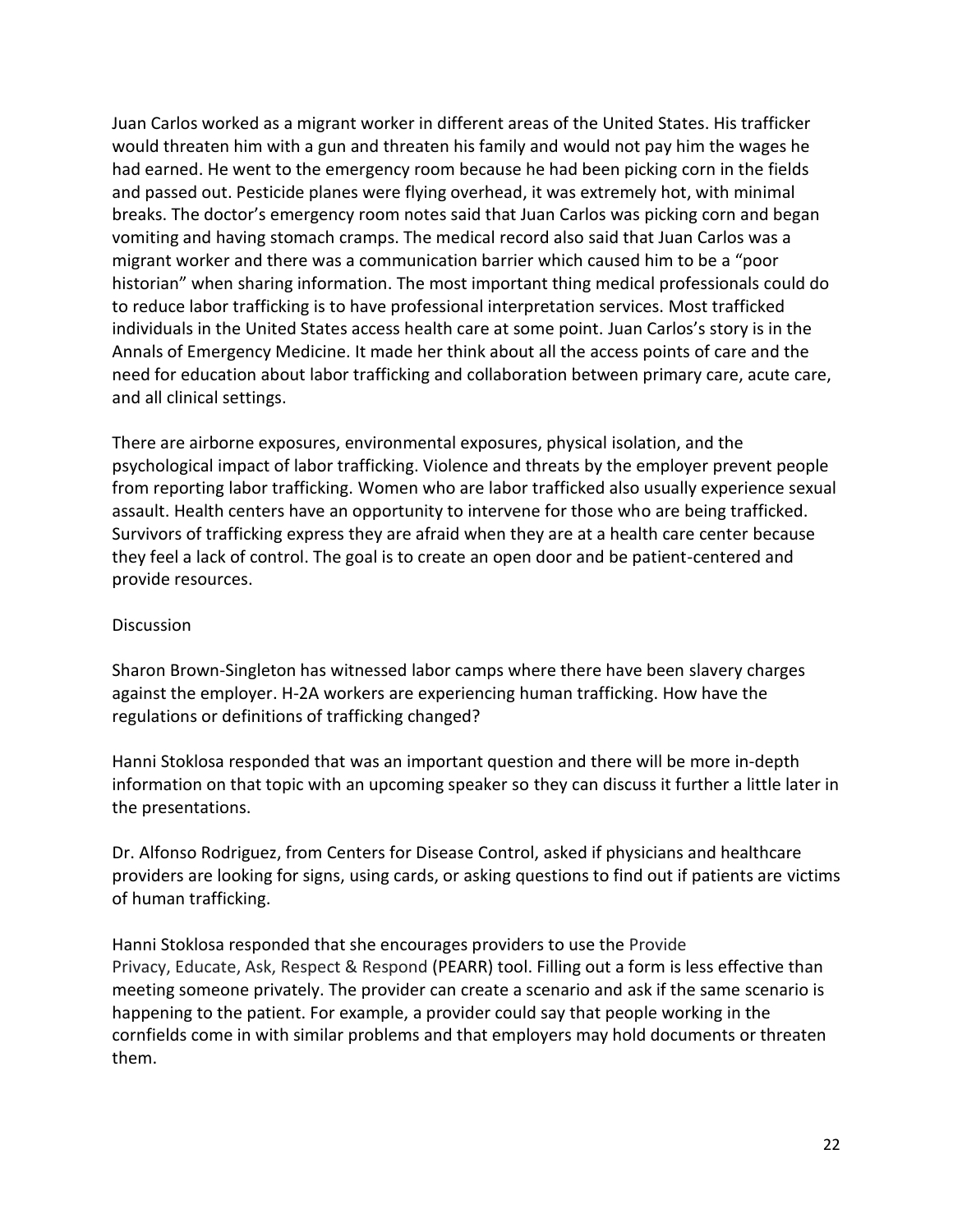## *Anna Hill, JD, Staff Attorney, Michigan Immigrant Rights Center (MIRC)*

Anna Hill spoke about continuum of risk factors that exposes farmworkers to the vulnerability of trafficking and interventions are necessary to address risks before they accumulate to trafficking.

The risk factors in the H-2A Program consist of:

- United States employers rely on labor recruiters
- Recruitment process is unregulated, as recruiters seek workers from rural, often indigenous communities
- Workers face discrimination, illegal recruitment fees, unreimbursed travel and often start in debt
- Worker Visas are through one employer
- Workers are dependent on employer for housing, food, and most basic transportation

Michigan Immigrant Rights Center Case Examples:

#### Case One

Juan was a 27-year-old undocumented dairy worker. He lived in a house that he shared with nine other workers. Dairy housing is usually unlicensed. Workers receive injuries from cows and other unsafe working conditions. If they go to the doctor, the employer tells them to give a fake name. The employer made them work without having days off. Juan was operating a tractor and noticed it needed repairs, so he told the manager. The employer did not make the repairs and the tractor's fork fell off and almost severed Juan's leg. The manager told Juan to leave the farm instead of assisting with his injuries. The employer did not pay Juan and refused to pay him workers comp wages.

#### Case Two

Manteo received a contract to work in the United States and the contractor said that the pay would be good. He had worked in the United States before and had a positive experience. He was employed as a H-2A worker to pick sweet potatoes in North Carolina. While working on the farm, the employer would yell and berate him and threaten to send him back to Mexico. The employers also forced Manteo to work six days a week, twelve hours a day. Manteo had to work in the rain and had had short lunch breaks. A month after arriving in North Carolina, The employer woke up Manteo and his coworkers during the night and received fake identifications and sent to Michigan. Manteo lived in a house with not enough beds and slept on the floor. He hardly had time to eat or sleep and worked on a farm seven days a week with fourteen-hour shifts. Eventually he contacted the Michigan Immigrant Rights Center and was able to escape and now lives in Florida and is trying to overcome the trafficking experience.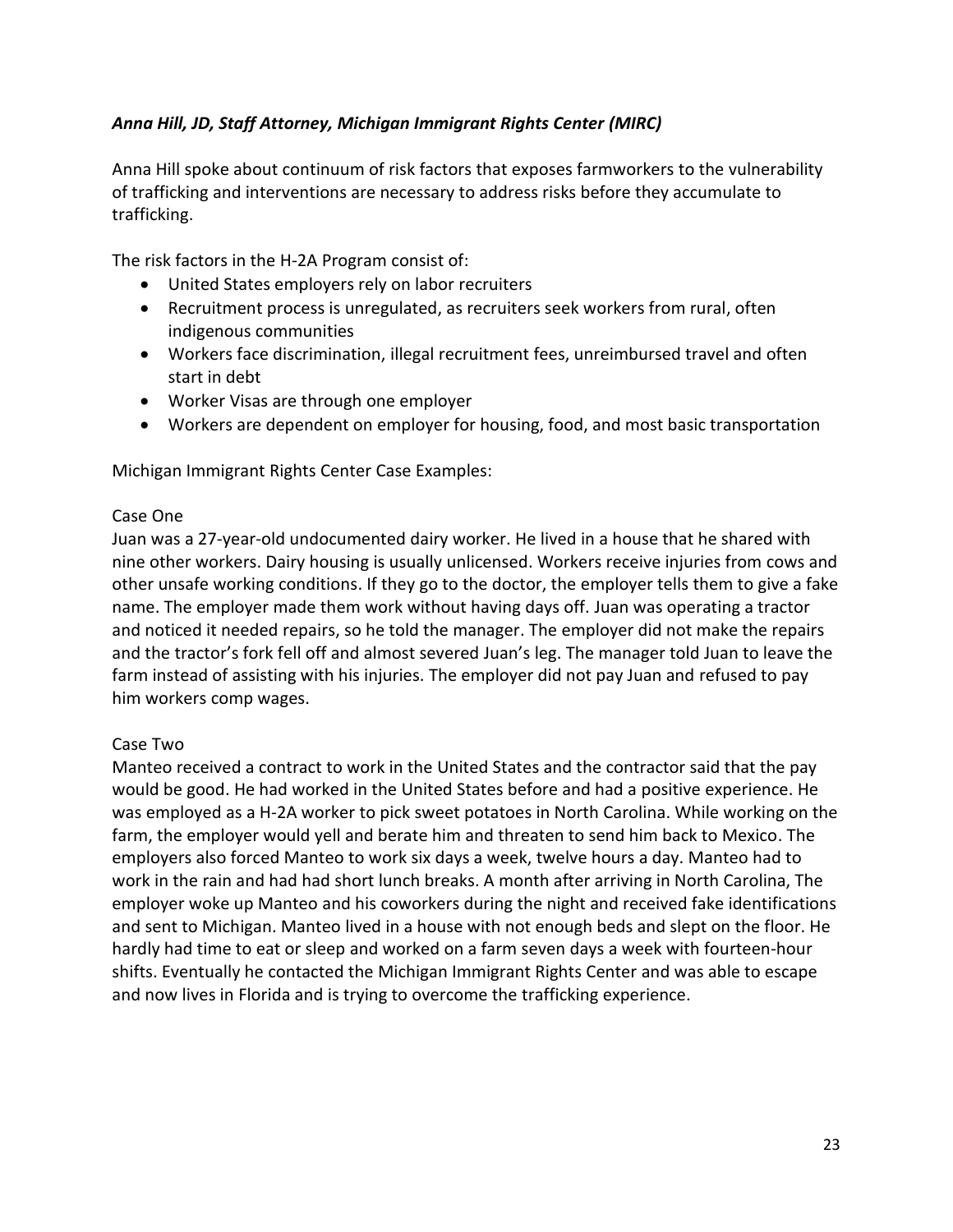#### *Diana Marin, JD, Supervising Attorney, MIRC*

Diana Marin shared that MIRC serves as a legal resource center for Michigan's immigrant communities. The Farmworker & Immigrant Worker Rights Project provides:

- Direct legal representation
- Targeted outreach
- Community Education
- Public Policy Advocacy

The Immigrant Power and Control Wheel is a tool to understand how abuse manifests itself. Sixty-four percent of agricultural workers are from Mexico. The median annual wage of an agricultural worker is \$28,900. Fifty-seven percent of farmworkers are married, and fifty percent have children. The self-sufficiency standard in Michigan for one adult with a preschooler is between 31,000-56,000, depending on the county. Agricultural workers are making low wages even though they are doing high skilled work.

Labor trafficking in agriculture still occurs. The Trafficking Victims Protection Act of 2000 (TVPA) defines labor trafficking as: "The recruitment, harboring, transportation, provision, or obtaining of a person for labor or services, through the use of force, fraud or coercion for the purpose of subjection to involuntary servitude, peonage, debt bondage or slavery".

Data indicated that during the pandemic, thirty-four percent of the H2-A workers did not get medical care. The pandemic has revealed farmworker inequities and the agriculture industry has seen an increase in labor trafficking during the pandemic.

Agricultural exceptionalism is state sponsored legal systems that exclude agricultural workers from standards that apply to most other workers. Perceptions that the agricultural industry are family farms is not accurate. In the last three decades, agriculture in the U.S. has shifted from small farms to large scale corporate operations. Agricultural workers complete labor extensive, skilled, and essential work that contributes to our state and national food production.

The United States Immigration and Labor Laws have a racist history. Some of these laws are:

- Chinese Exclusion Act of 1882 (repealed in 1943)
- Immigration Act of 1917 (replaced by 1952)
- Filipino Repatriation Act of 1935
- Executive Order 9066 of 1942
- Bracero Program (1942-1964)
- Immigration and Nationality Act of 1952
- H-2A Program (1952-present)
- Immigration and Naturalization Act of 1965
- Immigration Reform and Control Act of 1986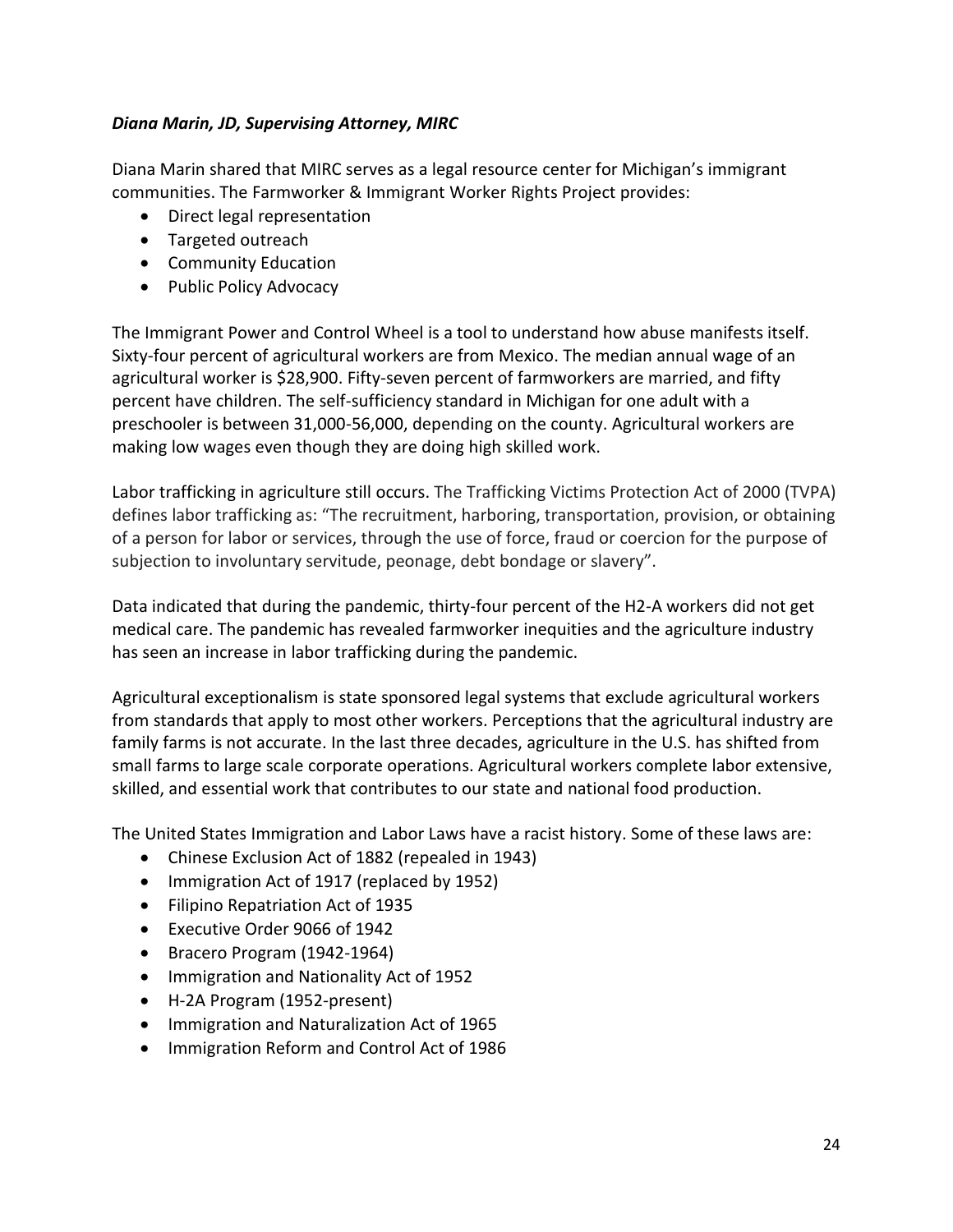Exclusions that still exist under the federal law are the National Labor and Relations Act which does not cover agricultural laborers, independent contractors, and supervisors (with limited exceptions). The current legal exclusions are also in state labor laws.

#### **Discussion**

Carmen Veguilla-Montañez asked how do the local authorities and the justice system intervene with the criminals who are trafficking people in the United States?

Diana Marin said that there are federal and state agencies that investigate trafficking. The percentage of cases with charges filed is low but law enforcement and providers are now receiving education about labor trafficking.

Anisa Cline asked if the increase in calls was related to an increase in H-2A workers.

Diana Marin said that there was a decrease in the number of calls from hotels about trafficking but there were more calls from farmworkers.

Jillian Hopewell shared the following recommendations:

- Occupational screening for all patients
- There are medical and legal barriers with lack of language access
- Medical Legal Partnerships [\(https://medical-legalpartnership.org/\)](https://medical-legalpartnership.org/)
- Employ a race equity lens [\(https://www.hrsa.gov/about/organization/bureaus/ohe/index.html\)](https://www.hrsa.gov/about/organization/bureaus/ohe/index.html)
- Linkages between health centers and acute care facilities
- Trauma informed assessments for exploitation
- Research (led/informed by workers)
	- Understand how those are experiencing labor trafficking access health care
	- Implementation science to understand best practices for trauma-informed conversations around work and assessment for form of violence
	- Deeper Dive into Uniform Data System data

## **Meeting Wrap Up and Adjourn**

*Deborah L. Salazar, BS, Chair, NACMH* 

Deborah Salazar thanked the speakers and council members, and the meeting adjourned.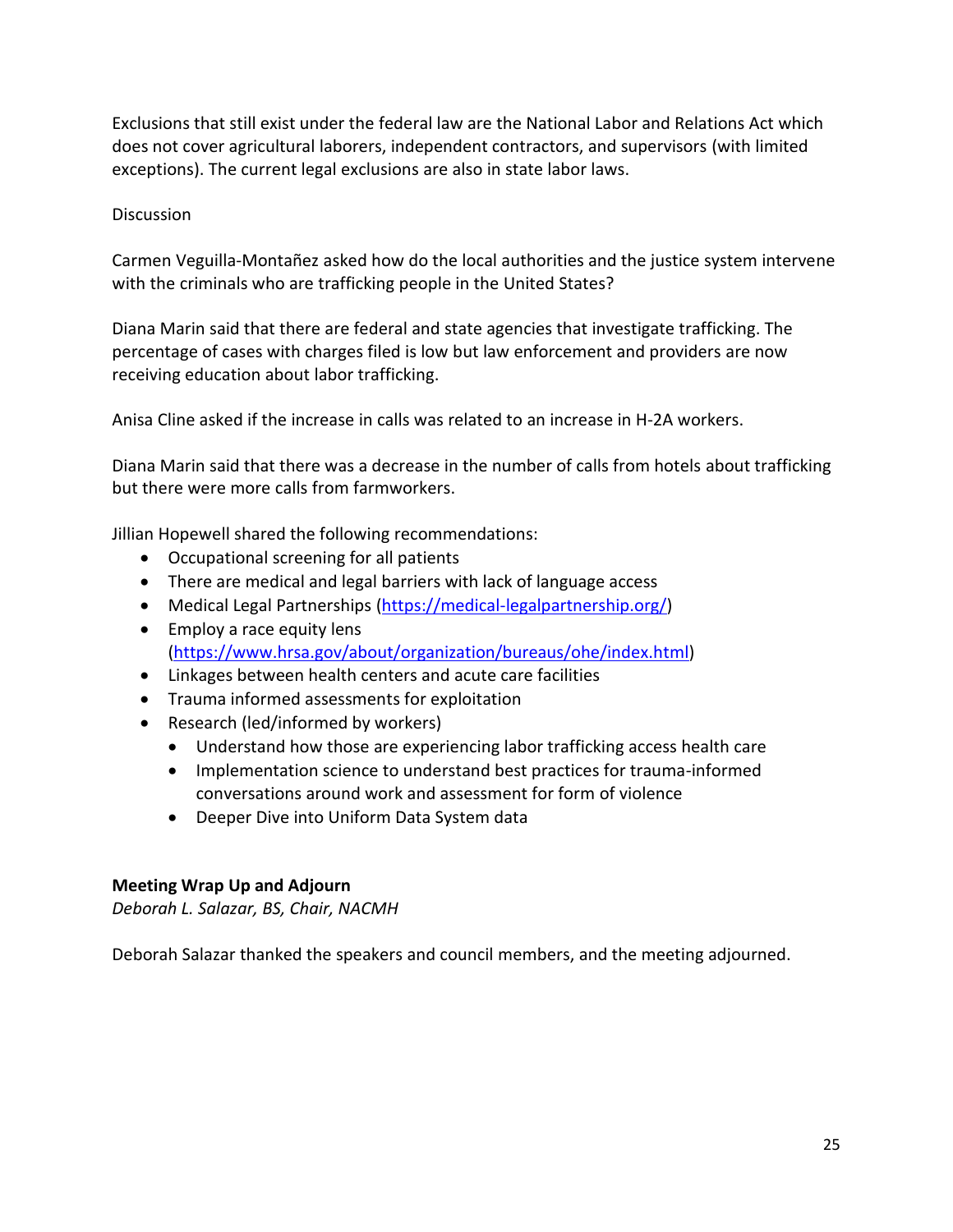## **Thursday, November 4, 2021**

#### **NACMH Chair Reflections and Welcome**

*Deborah L. Salazar, BS, Chair, NACMH* 

Deborah Salazar welcomed everyone to the third day of the meeting. She requested the guests to ask questions in the chat section. She recalled how the federal update, presentations, and conversations regarding the protection of worker's health and safety around pesticides had provided rich information.

Ms. Salazar shared that working directly with agricultural workers opened her eyes to their ongoing challenges. She stated that it was important for the council to learn from one another since they come from different areas of the country, and work in diverse professions that link them all to agricultural workers.

Ms. Salazar thanked Esther Paul for her work organizing the meetings. She also thanked Sharon Brown-Singleton and Amy Snipes for serving on the committee and welcomed the new members. She stated that most of all she is grateful for the agriculture workers and without them we would be hungry. She is thankful to be on a council that is so committed to supporting the agriculture workers.

Ms. Salazar closed with Cesar Chavez quote, "*We cannot seek achievement for ourselves and forget about progress and prosperity for our community. Our ambitions must be broad enough to include the aspirations and needs of others, for their sakes and for our own*."

#### **Panel Discussion: Integrating Community Health Workers into Care Teams to Improve Migrant and Seasonal Agricultural Worker Health and Welfare Outcomes**

#### *Amanda Phillips Martinez, MPH, Assistant Project Director, Georgia Health Policy Center – Moderator*

Amanda Phillips Martinez thanked the committee and shared it is great to see that the council has thrived over the past couple of years, even under difficult circumstances. The panel would be presenting on the need for CHWs, specifically as it pertains to expanding access to behavioral and mental health services among agricultural workers. CHWs can bridge the gap between agricultural workers and clinics and improve quality of care and access to important services. The panel would also share information about expanding access to services through CHWs and expanding the capacity and quality of MHC programs across the country.

#### *Colleen Reinert, MPH, Program Director, MHP Salud*

Colleen Reinert spoke about the integration of CHW's into the care teams, from a national perspective. MHP Salud is a national organization and has 35 years of experience promoting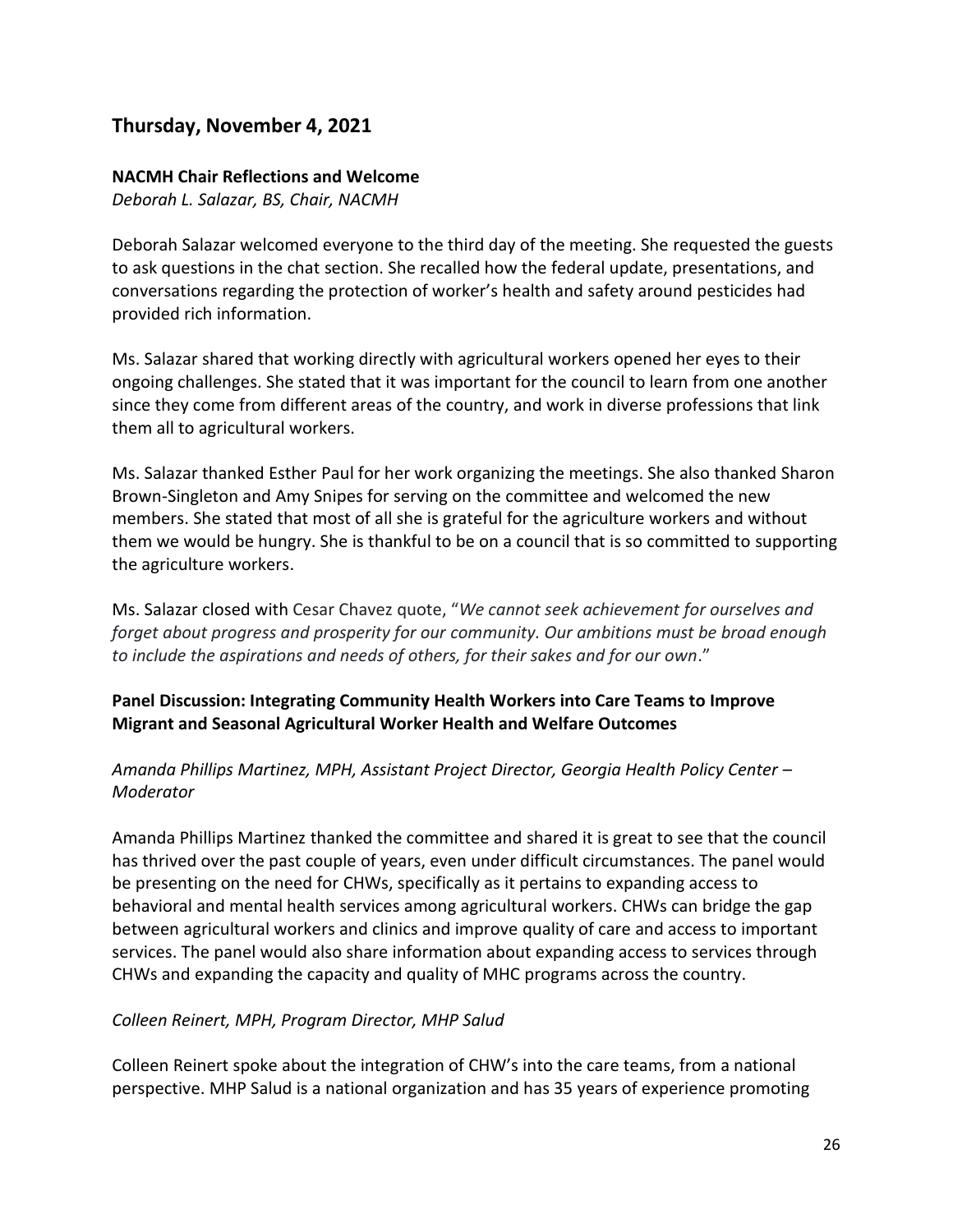Promotores De Salud programs in communities and promoting the CHW model as a cultural appropriate strategy to address health issues in underserved communities.

CHWs are good resources for providing culturally appropriate health education, cultural mediation, and building capacity to address MSW challenges. As part of a care team, CHWs are the expert in the patient's environment and culture. Their peers need to treat them as team members who have an important job beyond the clinical role. The CHW's role as part of the care team comprises improving communications with the patients, developing care plans, improving quality measures and population health.

Avenues for maximizing the benefits of CHWs on the care team include:

- Promote respect for CHWs among team members to strengthen clinical outcomes
- Involve CHWs in integration planning and implementation at all system levels
- Provide CHWs access to electronic health records and integrate CHW notes into the patient record for improved continuity of care
- Educate all members of the clinic on who CHWs are, what they need to do, and how they are an integral part of the team
- Provide opportunities for CHWs to share their unique understanding, perspectives, and value of the community with the organization and team
- Incorporate CHW core competencies into program design, including advocacy and community-based work on social determinants of health.
- Include CHWs in regular meetings with the full team (and more frequently with supervisor)

Integrating Community Health Workers into Care Teams has been crucial in addressing COVID-19 disparities. Ways CMWs have addressed disparities are:

- Providing culturally appropriate information about the coronavirus, including how it spreads and how to protect communities
- Demonstrating how to practice social distancing and mask-wearing to encourage patients to remain healthy
- Connecting communities to COVID-19 testing clinics and other resources
- Focusing on the specific needs of ethnic and racial groups, vulnerable populations, and communities with prominent health problems
- Advocating for communities overlooked because of their economic or cultural differences

#### *Monica Garcia, MA, Program Director, MHP Salud*

Monica Garcia stated that she would speak about innovative strategies for integrating CHWs into care teams, based on the CHW Clinical Integration Study, which included organizations from across the nation.

The study implemented CHW participation in four key areas: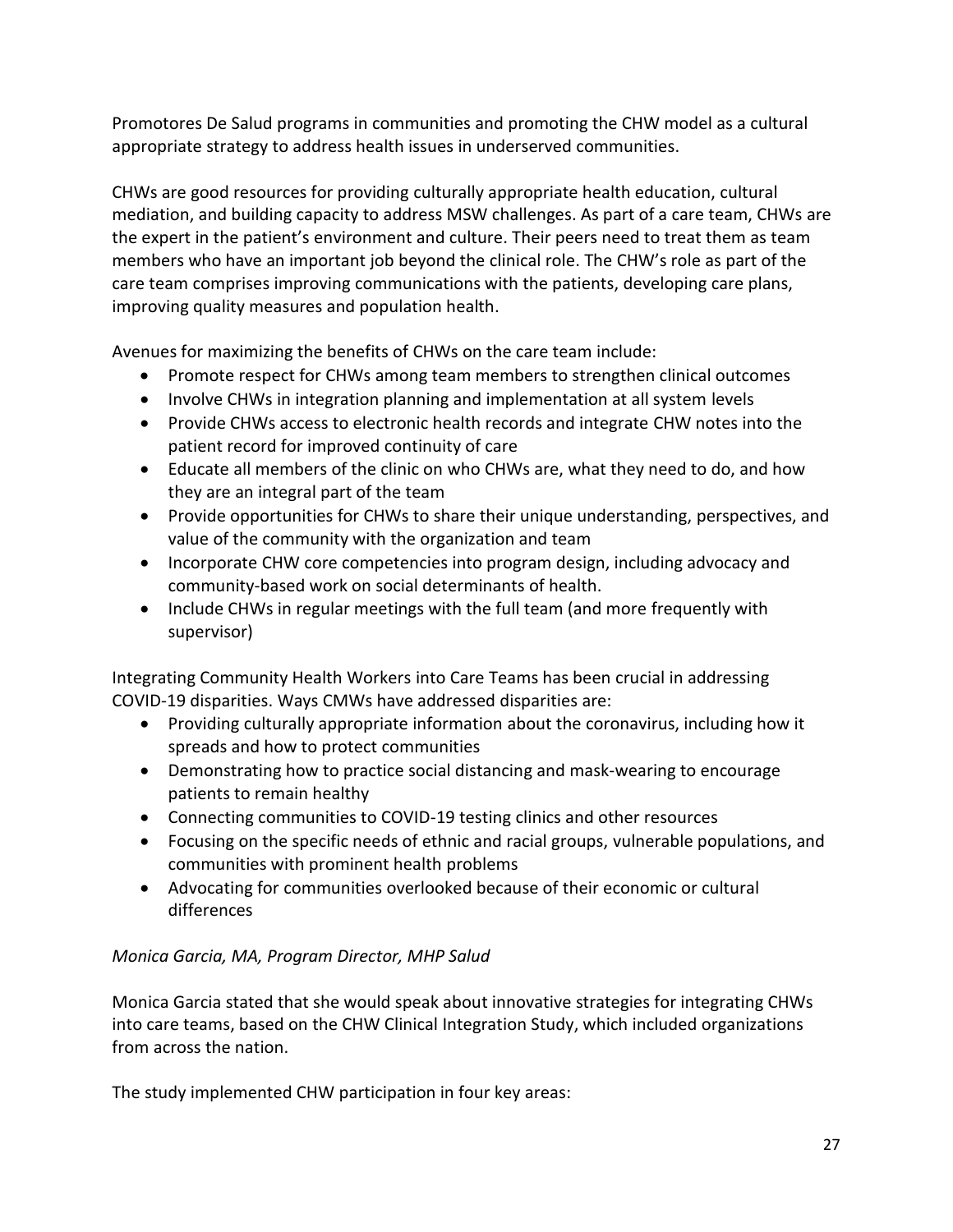- Electronic Health Record Data
- Utilizing CHWs in telehealth
- CHWs participating in Care Team Daily Meetings
- Impact of using CHW-collected data in clinical decision making

The study concluded that integration of CHWs into disseminating telehealth technology uptake assisted health care entities in reaching their goals. Additionally, CHWs enabled culturally sensitive telehealth utilization to increase access to care. The study included Finger Lakes Community Health (FLCH). FLCH was an early adopter of telehealth services that assists with patients who are not able to have in-person visits.

FLCH identified that many farmworkers were not seeking care at FLHC centers due to fear based on their immigration status, limited transportation, and cultural and language differences. As a strategy, FLCH tailored its use of telehealth technology to perform outreach activities for these individuals.

The integration of telehealth in FLCH has had a positive impact on utilization of care, clinical teams, and the overall health care system. This emphasizes the importance of the leadership and care team members being onboard, informed and committed. It is important for CHWs to have professional telehealth technology training. However, a lack of adequate internet connectivity remains a barrier to using telehealth in rural areas.

Best Practices and Recommendations for integrating CHWs into care teams include:

- Training and professional development
- Defined CHW job descriptions
- Have a standard to measure success
- Sharing CHW successes with the care team
- Having supportive leadership

#### *Rocio Anderson, Farmworker Behavioral Health Specialist, NC Farmworker Health Program*

Rocio Anderson shared that her experience and education comes from the "best of the best" in North Carolina and that includes migrant and seasonal agricultural workers. Ms. Anderson was born and raised in Latin America and experienced the acculturation when coming to the United States and learning how to navigate the health systems.

CHW's are front line workers that are the trusted members in the communities and have the knowledge and experience to work as a liaison between health providers and programs. It is also important to build community capacity. Mental health issues have gone unaddressed. Cultural and linguistical services to meet the need of the community must have migrant and seasonal farmworker input.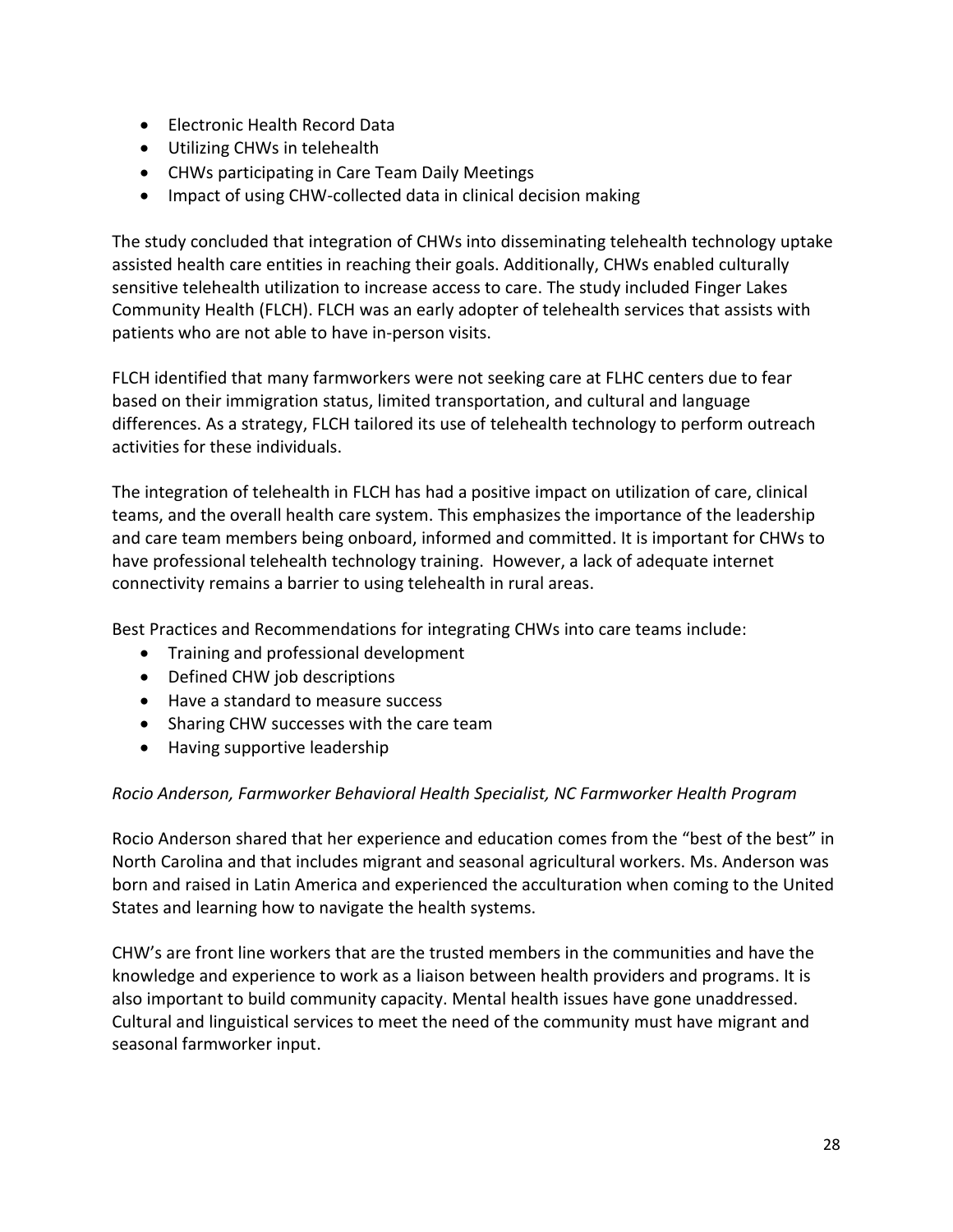Learning from the North Carolina Community Health Worker Association, which is now a corporate entity, and has defined a process of certification for CHWs. CHWs have been more relevant through the pandemic than ever before, and it is time to take advantage of their experience and grow the CHW role across the nation.

Mental health and wellness challenges including feeling helpless, depressed, and toxic stress often lead to the prevalence of drug and alcohol abuse. Stigmatization when seeking healthcare, coupled with the lack of cultural and linguistically appropriate services, are recognized barriers that prevent MSAWs from seeking mental health care from conventional medical providers. CHW's are trusted sources in their communities, and could play an important role in breaking down this barrier. However, to implement this effectively CHWs would need standardized mental health training and continuing education to feel equipped and comfortable having mental health conversations with farmworkers. Programs that require advanced degrees would prohibit CHWs from training opportunities. The North Carolina Farmworker Health Program is successful because migrant and seasonal farmworkers are part of the discussions about their needs and concerns.

Ms. Anderson indicated that the pandemic lead to a sharp increase in telehealth utilization by farmworkers. Telehealth services are available at four sites in North Carolina, with trained CHWs as behavioral health coordinators that facilitate telehealth visits. There are still challenges for farmworkers accessing services because of a lack of technology and the digital divide.

Ms. Anderson shared the following recommendations with the council regarding Community Health Workers:

- Additional funding
- Capacity Building
- Provider Training
- Collaborative Coalitions and Support
- CHW/Promotores association and certification support.

#### **Discussion**

Angel Calderon asked Colleen Reinert to define cultural mediation.

Colleen Reinert responded that this technique expresses a level of understanding to the health care provider and explains the distinctions in cultures.

Amanda Phillips Martinez stated there were questions about CHWs receiving trauma informed care training.

Rocio Anderson responded that farmworkers share important information with CHWs once they have built a level of trust. A CHW may not be equipped to address some of the farmworker's issues. She felt it is important for CHWs to have trauma informed care and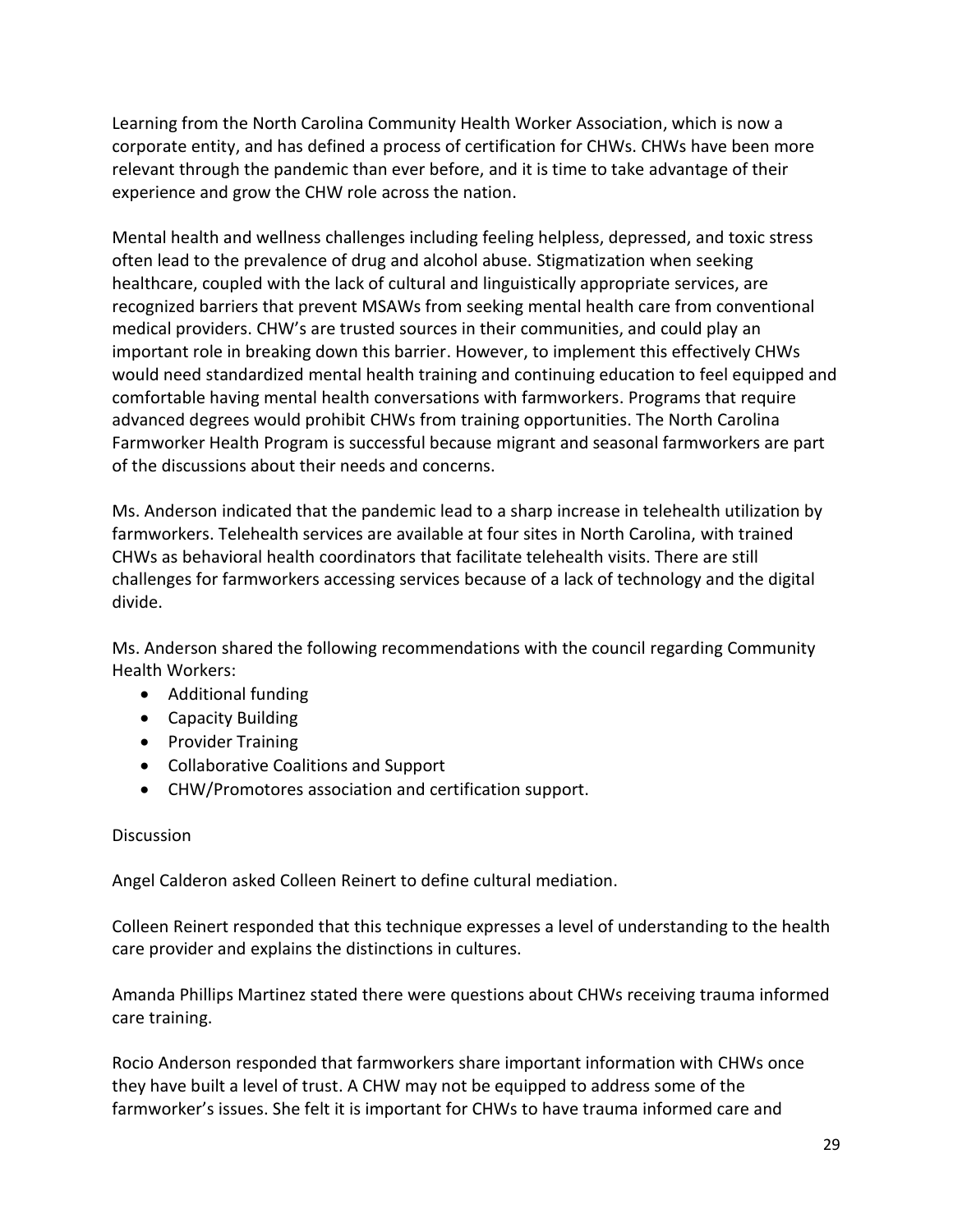trafficking training so they can help the clients navigate the systems. She distinguished between knowledge, and skills and practice training. CHWs require the knowledge training.

Carmen reiterated that with known widespread prevalence of trauma in this vulnerable population, it is important for CHWs to have this knowledge and skills to know how to make referrals to adequate services. She enquired about what needed to be done to put standards and best practices in place.

Colleen Reinert offered the following recommendations:

- What training might Health and Human Services (HHS) support to better position CHWs to integrate mental health services into their job description?
- What policy and supports might strengthen access and quality of mental health services?
- What is the role of other Department of Health and Human Service agencies in the effort to improve access and outcomes for migratory and seasonal agriculture workers (MSAWs)?

## **Migrant Health Issues and Concerns in Region X – Alaska, Idaho, Oregon, and Washington**  *Seth Doyle, Director of Strategic Initiatives, Northwest Regional Primary Care Association*

Seth Doyle shared that agriculture is a multi-billion-dollar business. Crops in the northwest include apples, potatoes, cherries, and hops. There are ninety-eight health centers in the four states in Region X that includes Alaska, Idaho, Oregon, and Washington. The number of patients declined in 2020, due to COVID-19, but prior to that there had been steady increase in the numbers of people accessing care due to the Agriculture Worker Access Campaign.

Social determinants of health are important factors that affect farmworker health and include poverty, low wages, working conditions, living conditions, food security, education, literacy, language and cultural barriers, access to healthcare, discrimination, and environment hazards. CHWs are beneficial in addressing the social determinants of health.

Mr. Doyle shared a quote from Dr. H. Geiger, "We are rediscovering the value of community health workers, and I've got to add that it is about time." There has been more federal funding for community health workers in the last six months than in the past ten years. There had to be a recognition in the role that they play and understand the essential role of that workforce.

## **Discussion**

Seth Doyle stated that the Public Health Service Act statute governing migrant health centers requires a consideration of air quality and environmental issues. Health centers need to be adequately resourced so migrant health centers can address these problems.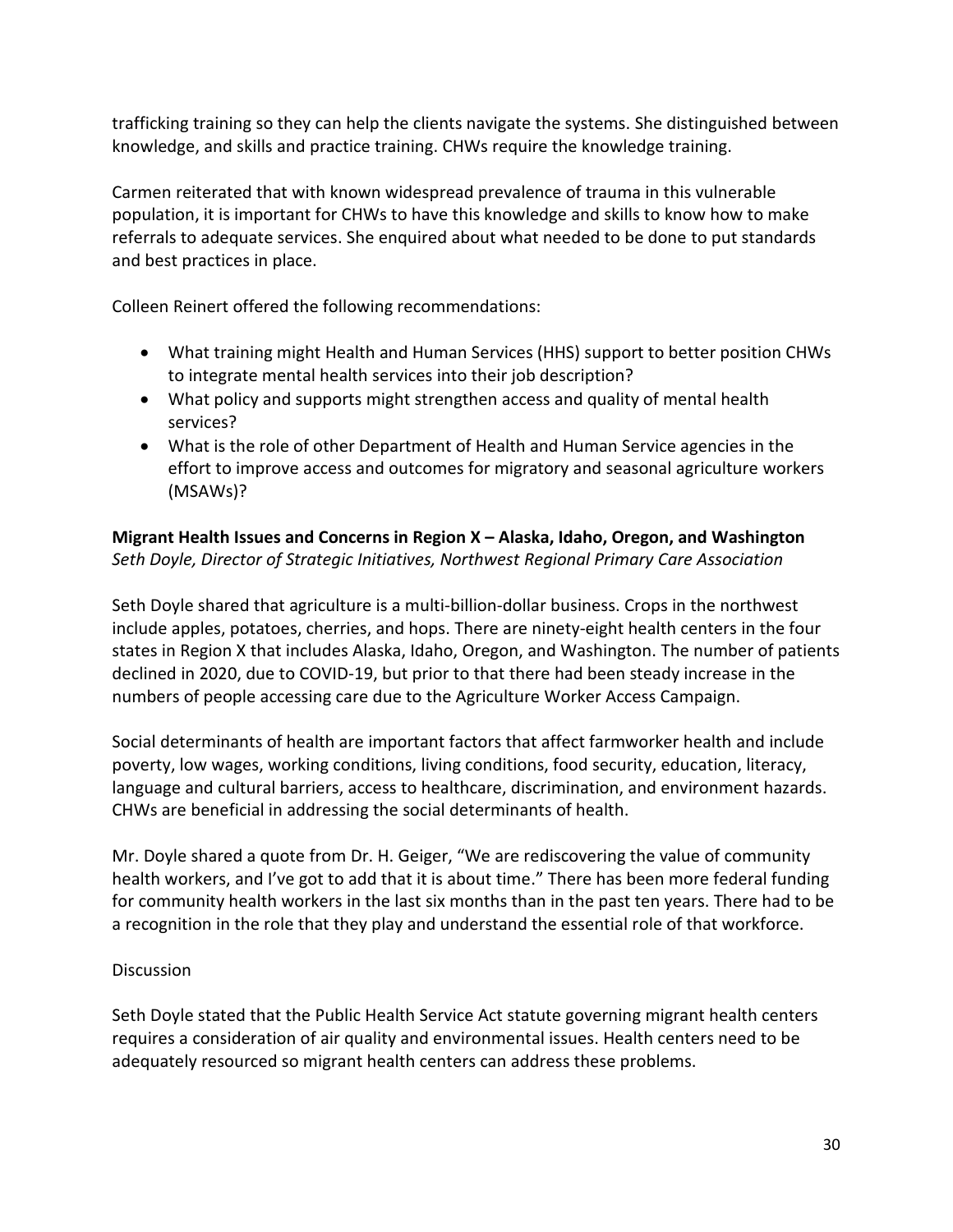Dr. Stoklosa asked Mr. Doyle's opinion on the role CHWs can play regarding labor trafficking. She asked his views about using CHWs in the interpersonal violence space.

He responded that CHWs to assist with labor trafficking issues, if they receive the training, resources, and organizational support to do that work. CHWs often have very specific grant funding and that makes it difficult for them to intervene in other ways.

## **National Council of Agriculture Employers (NCAE) Efforts to Improve the Health and Welfare of Domestic and H-2A Migrant and Seasonal Agricultural Workers**  *Michael L. Marsh, President and Chief Executive Officer, NCAE*

Michael Marsh stated that the National Council of Agricultural Employers (NCAE) is a trade association focused exclusively on policy concerns of agricultural employees. NCAE Members are labor-intensive farmers, growers, associations, and others whose business is dependent on domestic labor-intensive agriculture. NCAE focuses on agricultural employer and workforce management, federal legislative, regulatory and legal issues.

Farmworkers have always been essential and there are 2.4 million employed in the United States. Approximately 200,000 farmworkers are temporary, nonimmigrant workers (H-2As), and about fifty percent of domestic agriculture workers are unauthorized.

He shared Centers for Disease Control checklist for agriculture employers to use to slow the spread of COVID-19, which NCAE members implemented. The five sections of the checklist are:

#### **Section 1: Assessment**

- Consider the characteristics of your region, worksite, space, and job tasks that may impact the assessment and control of COVID-19.
- Monitor federal, state, and local public health communications about COVID-19.
- Ensure workers have access to current information.
- Check local public health information and the CDC COVID-19 website daily, or as needed depending on local conditions.
- Designate a workplace coordinator responsible for COVID-19 assessment and control planning.

#### **Section 2: Control Plan based on the Hierarchy of Controls – Screening and Monitoring of Workers**

- Develop uniform policies and procedures for screening workers for COVID-19 signs and symptoms.
- Ensure protection of personnel performing screening activities.

#### **Section 2: Control Plan based on the Hierarchy of Controls – Managing Sick Workers**

- Monitor and manage sick workers.
- Protect personnel who are managing sick workers.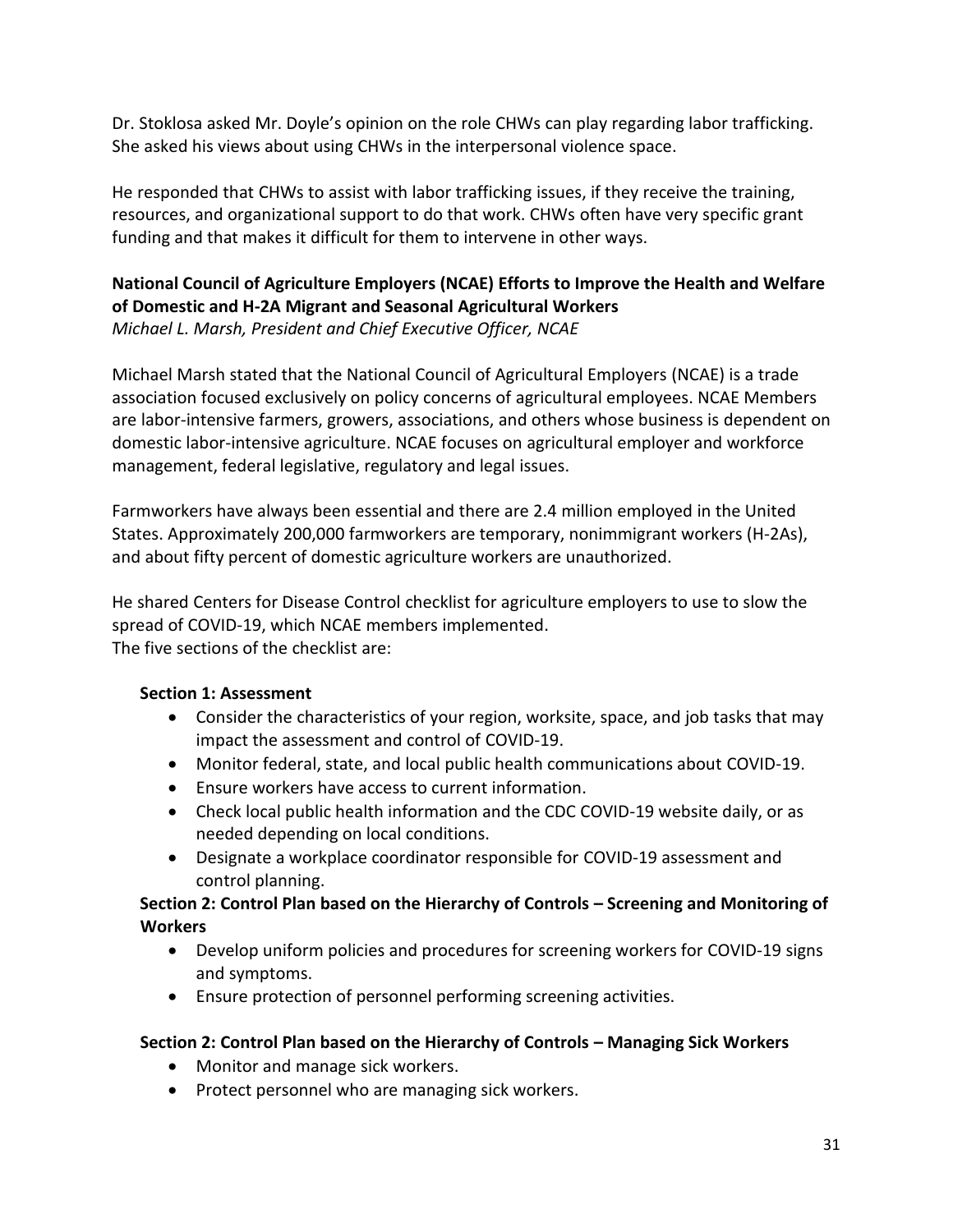- Develop an action plan for workers with suspected or confirmed COVID-19.
- Furnished housing for a sick worker or employee

## **Section 2: Control Plan based on the Hierarchy of Controls – Cleaning, Disinfection, and Sanitation**

• Conduct targeted and more frequent cleaning and disinfecting of high-touch areas (e.g., time clocks, bathroom fixtures, vending machines, railings, door handles).

#### **Section 2: Control Plan based on the Hierarchy of Controls – Administrative Controls.**

• Conduct COVID19 training that is easy to understand, in preferred languages, and at appropriate literacy levels.

## **Section 2: Control Plan based on the Hierarchy of Controls – Personal Protective Equipment (PPE)**

• Conduct a hazard assessment to determine if PPE is necessary to protect workers.

## **Section 3: Special Considerations for Shared Housing**

- Provide basic guidance about COVID-19 and steps being taken to prevent transmission in housing areas.
- Keep family members together in housing facilities.
- Prepare dedicated and segregated spaces for sleeping quarters, kitchens, and restrooms for quarantining workers with confirmed or suspected COVID-19.
- Promote enhanced sanitation practices.

## **Section 4: Special Considerations for Shared Transportation**

- Provide as much space between riders as possible.
- Group (or cohort) workers in the same crews and/or those sharing living quarters together when transporting.
- Increase the number of vehicles and/or the frequency of trips.
- Provide hand washing/sanitizing stations for use before riders enter a vehicle and when arriving at their destination.
- Train riders to follow coughing and sneezing etiquette.
- Encourage all vehicle occupants to wear cloth face coverings.
- Clean and disinfect vehicles in accordance with CDC guidelines for non-emergency transport vehicles before and after each trip, or daily at a minimum.

#### **Section 5: Special Considerations for Children**

• Discourage the presence of youth at the worksite and help protect youth farmworkers from COVID-19.

Michael Marsh shared that NCAE members participated with the CDC in a pilot project to test H-2A workers for COVID-19 and quarantine any infected workers in Mexico prior to transiting to their temporary jobs in the United States. The pilot project was successful in identifying not only an extremely low incidence of infection (1.3 percent based on preliminary data), but also an opportunity to collaborate to protect farmworker health and protect U.S. public health. The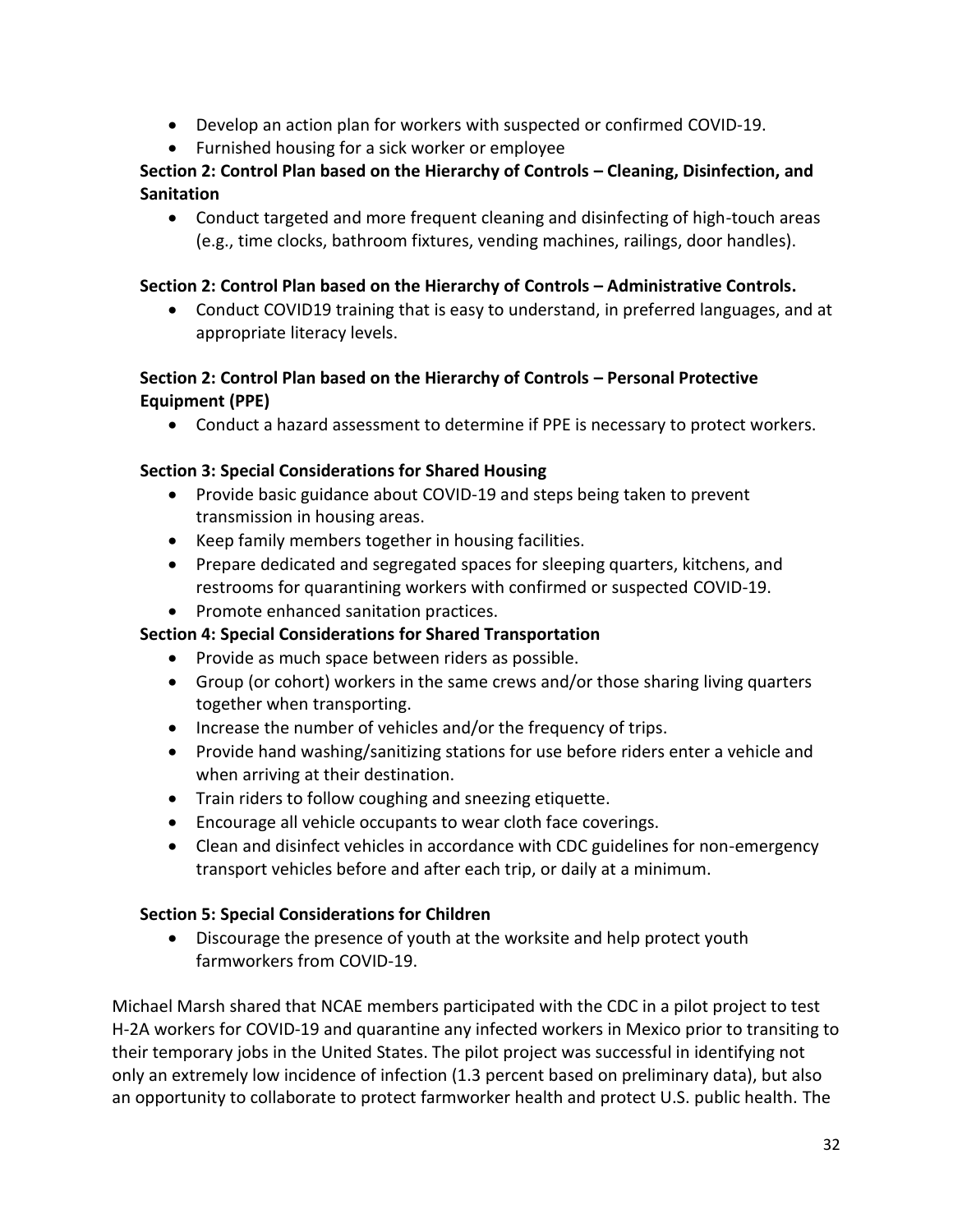CDC Partnered with The National Center for Farmworker Health to help ensure vaccine access for seasonal and migratory farmworkers. This included local partners and stakeholders addressing vaccine related concerns and providing culturally appropriate communication and health-related materials.

#### **Discussion**

Esther Paul asked how NCAE, CDC, and other programs, could collaborate and think beyond COVID-19 to address long term migrant health issues and plan future work.

Mr. Marsh responded that they have invited the CDC and National Center for Farmworker Health (NCFH) to the Agriculture Labor Forum in December. This will create an opportunity for CDC and NCFH to interact with NCAE members. The pandemic created an opportunity for collaboration and agencies working with one another. There has been apprehension from farmers to work with government agencies and it is important for them to understand that everyone is in it together.

Amy Snipes said that people who work to advocate for farmworker health do not really know what agencies are working on to improved safety. It would help to create partnerships to understand employers' struggles relating the health of their workers. Developing trust between the employers and employee advocacy organizations is the understanding that everyone is working towards the same goal. It is in the best interest of the employers to have healthy workers and a safe working environment so that is their goal.

#### **Meeting Wrap Up and Adjourn**

Donalda Dodson, MPH, RN, Council Member, NACMH thanked the presenters and council members and asked council members to think about what recommendations they would like to discuss the final day of the meeting.

## **Friday, November 5, 2021**

#### **Facilitated Discussion, Formulation – Letter of Recommendations to the Secretary of DHHS**

Deborah Salazar welcomed the council to the final day of the meeting and stated that it is a working day for the council as they develop the recommendations for the Secretary of Health and Human Services. She specified that the recommendations discussed during the meeting were labor trafficking, pesticides, CHWs and mental health, and telehealth with a focus on technology and training.

Ashley Ademiluyi, HRSA ethics advisor, discussed preventing conflicts of interest situations with the council members.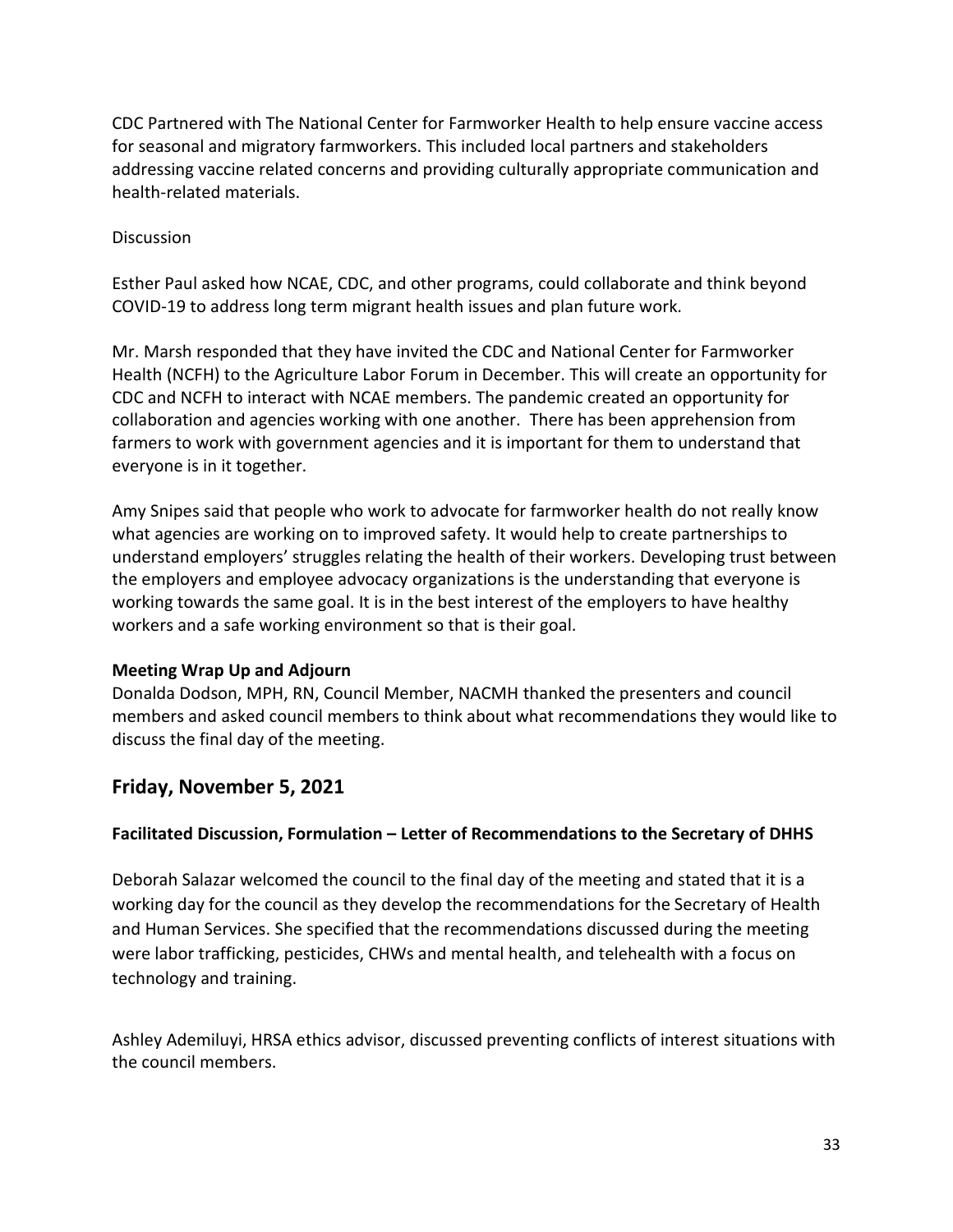#### **Facilitated Discussion**

*Deborah L. Salazar, Chair, NACMH* 

Angel Calderon noted the need for a recommendation that includes ethical considerations for farmers to meet the needs of migrant workers.

Marco Vinigiera responded that ethical considerations could fall under the labor trafficking topic.

Angie Vallejo Cormier added that climate change and equity regarding H-2As and farmworkers are important topics.

Deborah Salazar shared that climate change will be a topic of the next NACMH meeting so there will be experts and testimony focusing on the topic. This will create an opportunity for a more informed recommendation on climate change and the effects on migrant workers.

Jose Salinas agreed that specific data regarding climate change will assist the council with developing more conclusive evidence for a recommendation.

Carmen Huertero-Amigon expressed that a recommendation concerning CHW job requirements should incorporate national standards and guidelines, trauma informed training, and effective funding models. She stated that another recommendation is increasing health access in underserved areas and making funding a priority for health care centers that find innovative approaches to serve migrant and seasonal workers. To achieve this goal, it is necessary to create collaborations between government funded entities, faith-based organizations, and local agencies. It is also necessary to utilize telehealth and expand the use of mobile units.

Shedra Snipes emphasized the importance of CHWs receiving labor trafficking and mental health training. Funding for training should include compensation for cell phones, office space, and additional costs.

Ms. Snipes added that HRSA is collaborating with a grower's association on an initiative to vaccinate farmworkers. It would be beneficial to expand partnerships between HRSA and grower's associations to include all migrant health.

Dr. Salinas reflected on the two labor trafficking cases presented during the meeting. The farmworkers were hesitant to report the abuse due to trust issues. If there is a requirement for H-2A workers to visit a medical provider on a regular basis, the worker will feel empowered to report a situation because they have established a rapport with the provider.

Mr. Vinigiera responded that the issue is a lack of compliance and employers denying farmworkers access to services. The community health centers could send health workers to locations to check on farmworkers.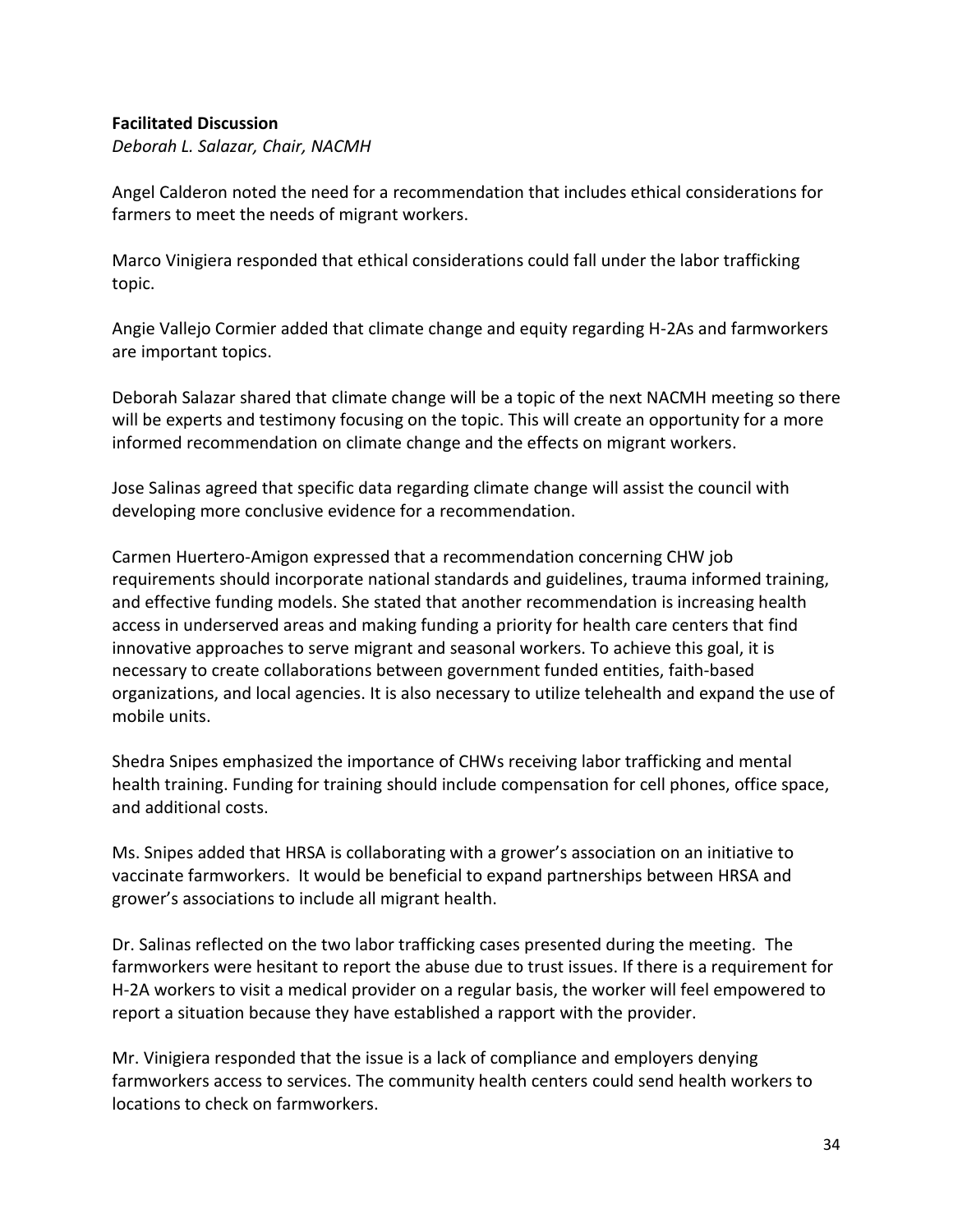Ms. Veguilla-Montañez added that labor trafficking is due to inequity, and inequity is a component of many of the topics being considered for recommendations.

Donalda Dodson stated there is a lack of health and environmental hazard regulations. Farmworkers should not be working outside when the air quality is at a dangerous level or there is extreme heat.

Mr. Calderon responded it is necessary for farmworkers to have safety equipment, water, and sanitary services. Additionally, there is a lack of adequate information regarding the hazards of pesticides.

Sharon Brown-Singleton added that there are regulations in place regarding working conditions. There is a lack of fieldworkers in government positions to regulate and enforce regulations.

Ms. Veguilla-Montañez expressed that it would be beneficial for farmworkers to have access to medical-legal partnerships to advocate for farmworkers.

Esther Paul replied that HRSA is encouraging health centers to establish medical-legal partnerships so agricultural workers can receive services for issues including housing difficulties and labor trafficking.

Ms. Huertero-Amigon reminded the council about the pesticide regulations including indirect users.

Mr. Calderon shared that community health clinics classify mental health as a separate service from medical services. There is a need for integrated health care because mental health issues begin the moment farmworkers separate themselves from their family.

Donalda Dodson responded that agricultural workers have a lack of support systems.

Ms. Huertero-Amigon stated that there are not national standards or clear roles or job descriptions for CHWs and there should be national best practices training.

Ms. Cormier expressed the need to have a grower on the committee. This would create an opportunity to find ways to build on the similarities of growers and farmworkers.